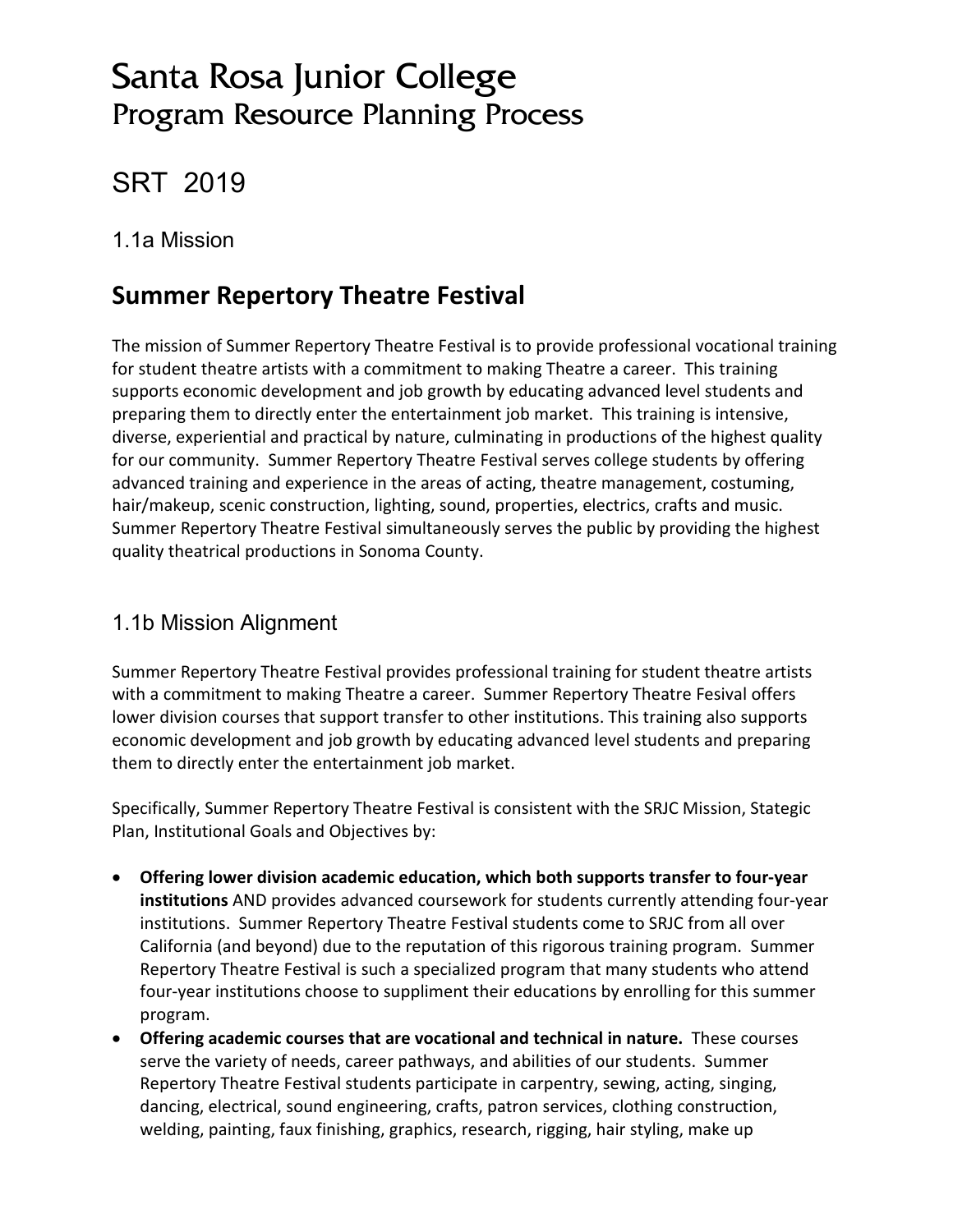application, sculpture and management. This array of experiences serve a variety of needs and ultimately lead to incredibly diverse career paths.

• **Enhancing the lives of our community (including other SRJC students, faculty, staff and administration).** Our unique program contributes to the cultural life of our community by presenting enrichment opportunities to all students and community members. Summer Repertory Theatre Festival presents 5 plays and musicals in full rotating rep over the summer. As mentioned earlier, 25,000 community members come to SRJC to see these performances and be enriched.

## 1.1c Description

Summer Repertory Theatre Festival is a complete and extensive practicum in all aspects of stage production. The Summer Repertory Theatre Festival (also known as Summer Rep) program is an advanced vocational training program serving students who intend to enter the professional theatre and entertainment industry.

Summer Repertory Theatre Festival is a unique professional theatre training program at SRJC. At Summer Repertory Theatre Festival students take the lead by filling the vast majority of acting and production roles in a professional theatre company simulation. Instead of taking a back seat to working professionals, students face the challenge of putting theory to the test and learning to work continuously under pressure in a professional system. Advanced students from around the country create an ensemble of actors, technicians, costumers, production assistants, and musicians. Led by a staff of 30-40 professional directors, designers, theatre technicians and administrators, this ensemble mounts 5 productions, which are performed in full rotating Repertory.

In order to help students concentrate on their craft, all full time students at Summer Repertory Theatre Festival will receive a \$3000 scholarship. Students enroll for 12 units of SRJC college credit. Admission is highly selective and we process 600-800 applications per year.

## 1.1d Hours of Office Operation and Service by Location

#### May to August: **7 days a week**

Monday 8am to 5pm AND Tuesday – Sunday 8am to 11pm Full staff of 1 full-time faculty, 1 classified staff (AAIII, 12-month contract), 35-40 Professional Experts

September to May : 8:30am to 5pm Monday – Friday 1 full-time faculty, 1 classified staff (AAIII, 12-month contract)

#### **Facilities:**

Due to the size of complexities of a program like Summer Repertory Theatre Festival, we utilize every room in Burbank Auditorium, Newman Auditorium and mutiple rooms in both Garcia and Emeritus for the entire summer. Below is our standard facility usuage: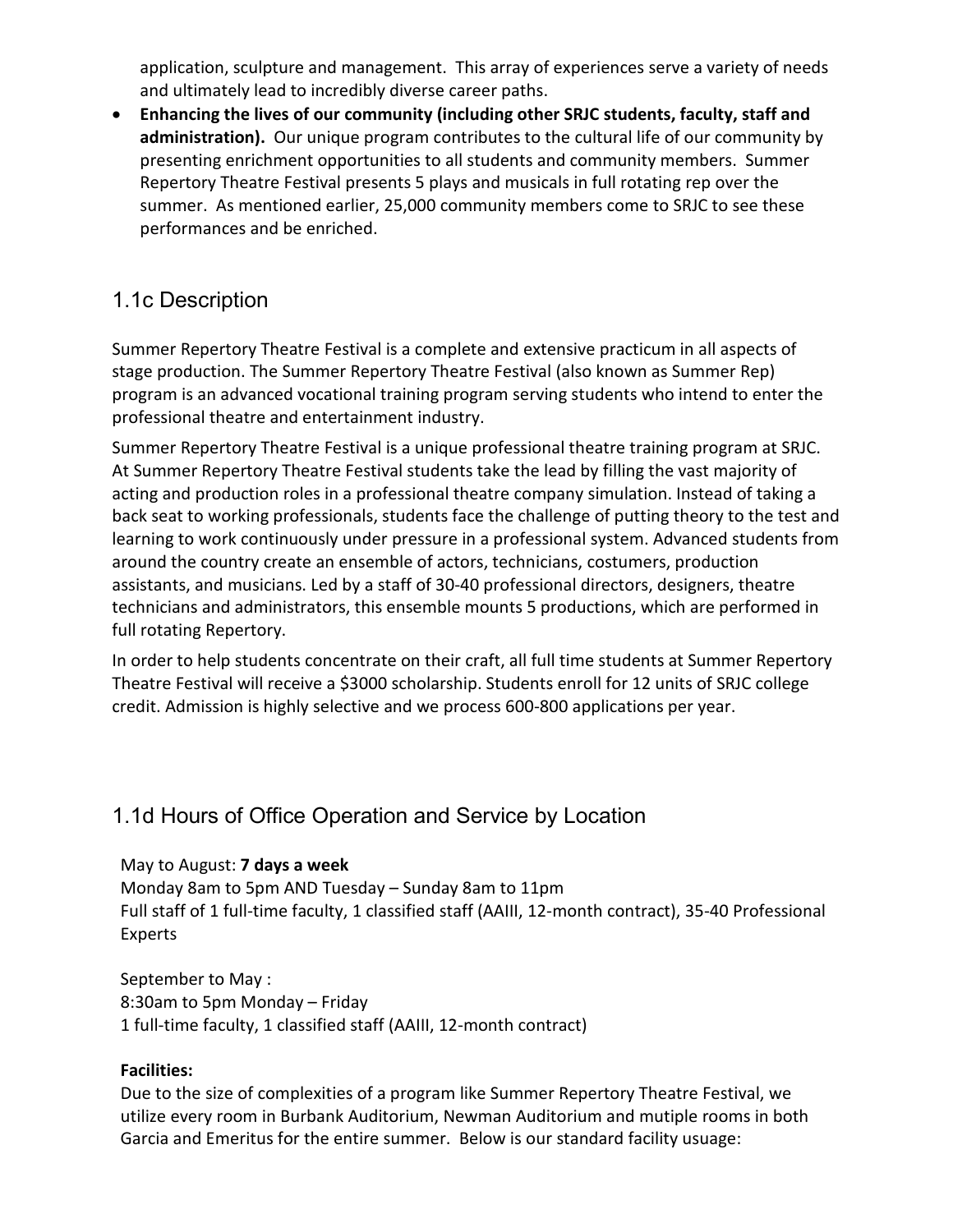| <b>FACILITY</b>    | <b>DATES</b> | <b>TIMES</b> | <b>CLASSES</b> | <b>ACTIVITY</b>                      |
|--------------------|--------------|--------------|----------------|--------------------------------------|
| <b>Burbank</b>     | $5/23-$      | 8am-1am, 7   | THAR47,        | Auditions/Rehearsal/Performance      |
| Auditorium         | 8/10         | days/week    | 48.1/48.2      |                                      |
| 240                |              |              |                |                                      |
| <b>Burbank</b>     | $5/23 -$     | 8am-1am, 7   | THAR47,        | Makeup/Dressing Room                 |
| Makeup Lab         | 8/10         | days/week    | 48.1/48.2      |                                      |
| 226                |              |              |                |                                      |
| <b>Burbank</b>     | $5/23 -$     | 8am-1am, 7   | THAR47,        | Dance Rehearsal                      |
| Classroom          | 8/10         | days/week    | 48.1/48.2      |                                      |
| 214                |              |              |                |                                      |
| <b>Burbank</b>     | $5/23 -$     | 8am-1am, 7   | THAR47,        | Laundry/Dying/Painting               |
| Laundry            | 8/10         | days/week    | 48.1/48.2      |                                      |
| <b>Room 216</b>    |              |              |                |                                      |
| <b>Burbank</b>     | $5/23 -$     | 8am-1am, 7   | THAR47,        | Production Office/Work Space         |
| Classroom          | 8/10         | days/week    | 48.1/48.2      |                                      |
| 218                |              |              |                |                                      |
| <b>Burbank</b>     | $5/23 -$     | 8am-1am, 7   | THAR47,        | Costume                              |
| Classroom          | 8/10         | days/week    | 48.1/48.2      | Storage/Dressing/Rehearsal           |
| 224                |              |              |                |                                      |
| <b>Burbank</b>     | $5/23 -$     | 8am-1am, 7   | THAR47,        | Usher Assembly & Preparation         |
| Classroom          | 8/10         | days/week    | 48.1/48.2      |                                      |
| 254                |              |              |                |                                      |
| <b>Burbank</b>     | $5/23-$      | 8am-1am      | THAR47,        | Musicians lab, rehearsal space       |
| Classroom          | 8/10         |              | 48.1/48.2      |                                      |
| 283                |              |              |                |                                      |
| <b>Burbank</b>     | $5/23 -$     | 8am-1am, 7   | TA48.1/48.2    | Vocal Rehearsal/Sound Laboratory     |
| Classroom          | 8/10         | days/week    |                |                                      |
| 276                |              |              |                |                                      |
| <b>Burbank</b>     | $5/23 -$     | 8am-1am, 7   | TA48.1/48.2    | Production support/Stage Manager     |
| Classroom          | 8/10         | days/week    |                | Laboratory                           |
| 260                |              |              |                |                                      |
| <b>Burbank</b>     | $5/23 -$     | 8am-1am, 7   | THAR47,        | <b>Property Shop/Scenic Painting</b> |
| Scene Shop         | 8/10         | days/week    | 48.1/48.2      |                                      |
| 290                |              |              |                |                                      |
| <b>Burbank</b>     | $5/23 -$     | 8am-1am, 7   | TA48.1/48.2    | <b>Offices</b>                       |
| Office 208         | 8/10         | days/week    |                |                                      |
| <b>Burbank Box</b> | $5/23 -$     | 8am-1am, 7   | TA48.1/48.2    | <b>Box Office</b>                    |
| Office 206         | 8/10         | days/week    |                |                                      |
| <b>Burbank</b>     | $5/23 -$     | 8am-1am, 7   | TA48.1/48.2    | Rehearsal Room                       |
| Classroom          | 8/10         | days/week    |                |                                      |
| 260                |              |              |                |                                      |
| <b>Burbank</b>     | $5/23 -$     | 8am-1am, 7   | THAR47,        | <b>Ticket Sales/Patron Services</b>  |
| Confer             | 8/10         | days/week    | 48.1/48.2      |                                      |
| <b>Room 207</b>    |              |              |                |                                      |
| Garcia             | $5/23 -$     | 8am-1am, 7   | THAR47         | <b>Lighting Laboratory</b>           |
| Classroom          | 8/10         | days/week    |                |                                      |
| 880                |              |              |                |                                      |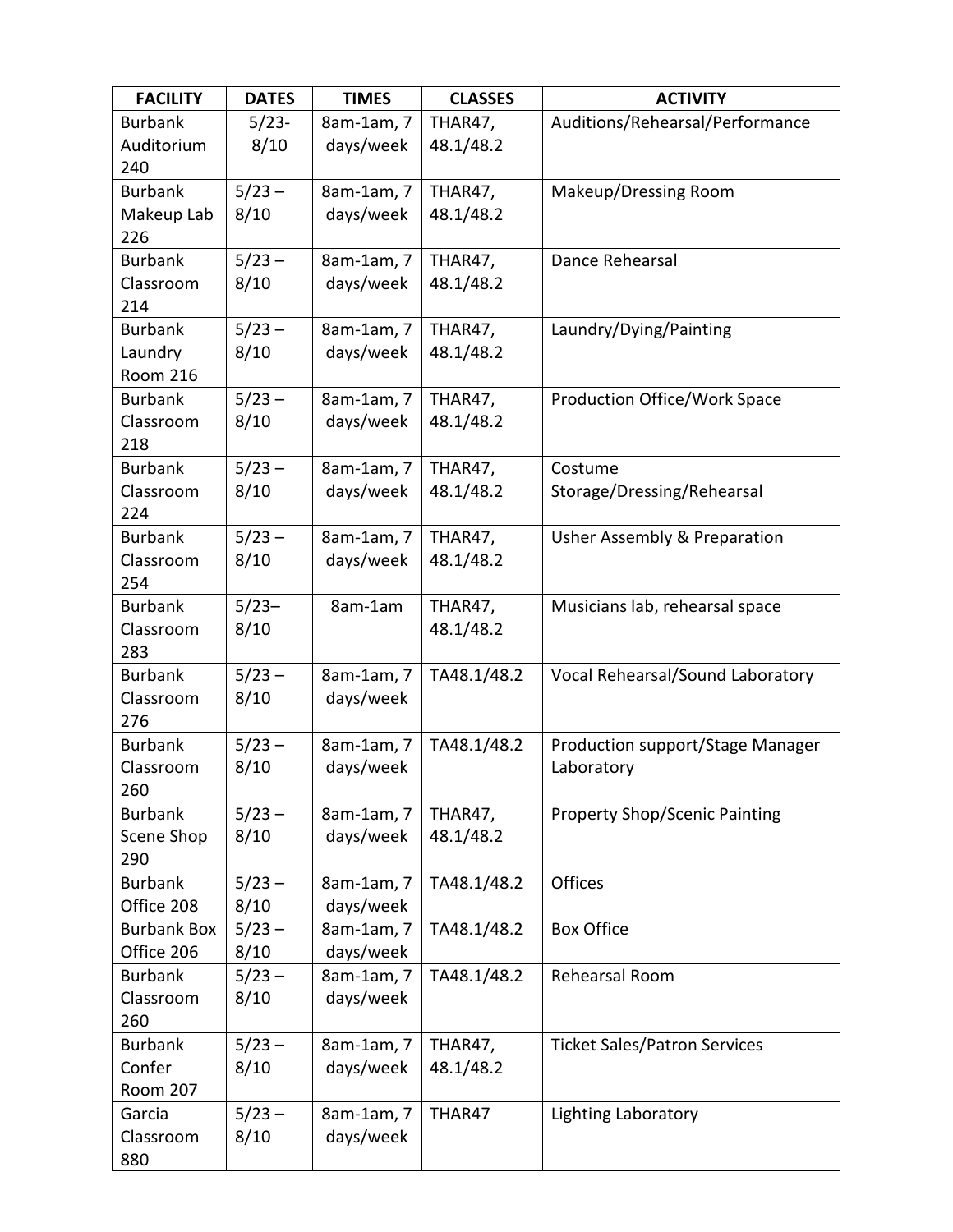| Garcia     | $5/23 -$               | 8am-1am, 7 | THAR47      | Rehearsal Room                   |
|------------|------------------------|------------|-------------|----------------------------------|
| Classroom  | 8/10                   | days/week  |             |                                  |
| 860        |                        |            |             |                                  |
|            |                        |            |             |                                  |
| Newman     | $5/23 -$               | 8am-1am, 7 | THAR47,     | Rehearsal & Performance          |
| Auditorium | 8/10<br>days/week      |            | TA48.1/48.2 |                                  |
| Emeritus   | $5/23 -$<br>8am-1am, 7 |            | THAR47,     | Makeup/Costume/Sets/Props        |
| 1509/1592  | 8/10                   | days/week  | TA48.1/48.2 | <b>Storage</b>                   |
| Emeritus   | $5/23 -$               | 8am-1am, 7 | THAR47,     | Makeup Preparation & Application |
| 1566/68/41 | 8/10                   |            | TA48.1/48.2 |                                  |
|            |                        |            |             |                                  |
| Garcia     | $5/23 -$<br>8am-1am, 7 |            | THAR47,     | Costume Laboratory               |
| 835/855    | 8/10                   | days/week  | TA48.1/48.2 |                                  |

# 1.2 Program/Unit Context and Environmental Scan

Since 1972, Summer Rep Theatre Festival has enrolled over 8000 students who have received advanced training important to their professional goals. These students have gone on to employment with major schools, in the television and movie industry, and in theatres across the nation.

Summer Rep is a unique program of Santa Rosa Junior College. We are both an entrepreneurial business and an educational program. As a business, we need to operate as a professional theatre festival. As an educational program, we need to provide students with traditional classroom opportunities and the opportunity to work alongside professionals with the highest standards.

Other facts about Summer Repertory Theatre:

- Approximately 75% of the Summer Rep District budget goes toward staffing; the rest of our budget is spent on marketing, recruitment and production.
- Summer Repertory Theatre Festival is the only professional training program in the U.S. to provide full scholarships to all of their students.
- Summer Rep continues to contribute approximately 22-25% of the overall scholarships awarded through the SRJC Foundation.
- Nearly 24,000 patrons but tickets to our shows during our 7 week season.
- SRT generates approximately \$25,000+ each year in parking fees.

Summer Rep Alumni:

- Thomas Shumacher Head of Disney Theatrical
- Benjamin Bratt film and television star
- Grace Gealey star of Fox's new series *Empire*
- Nick Rashard Burroughs currently in *Kinky Boots* on Broadway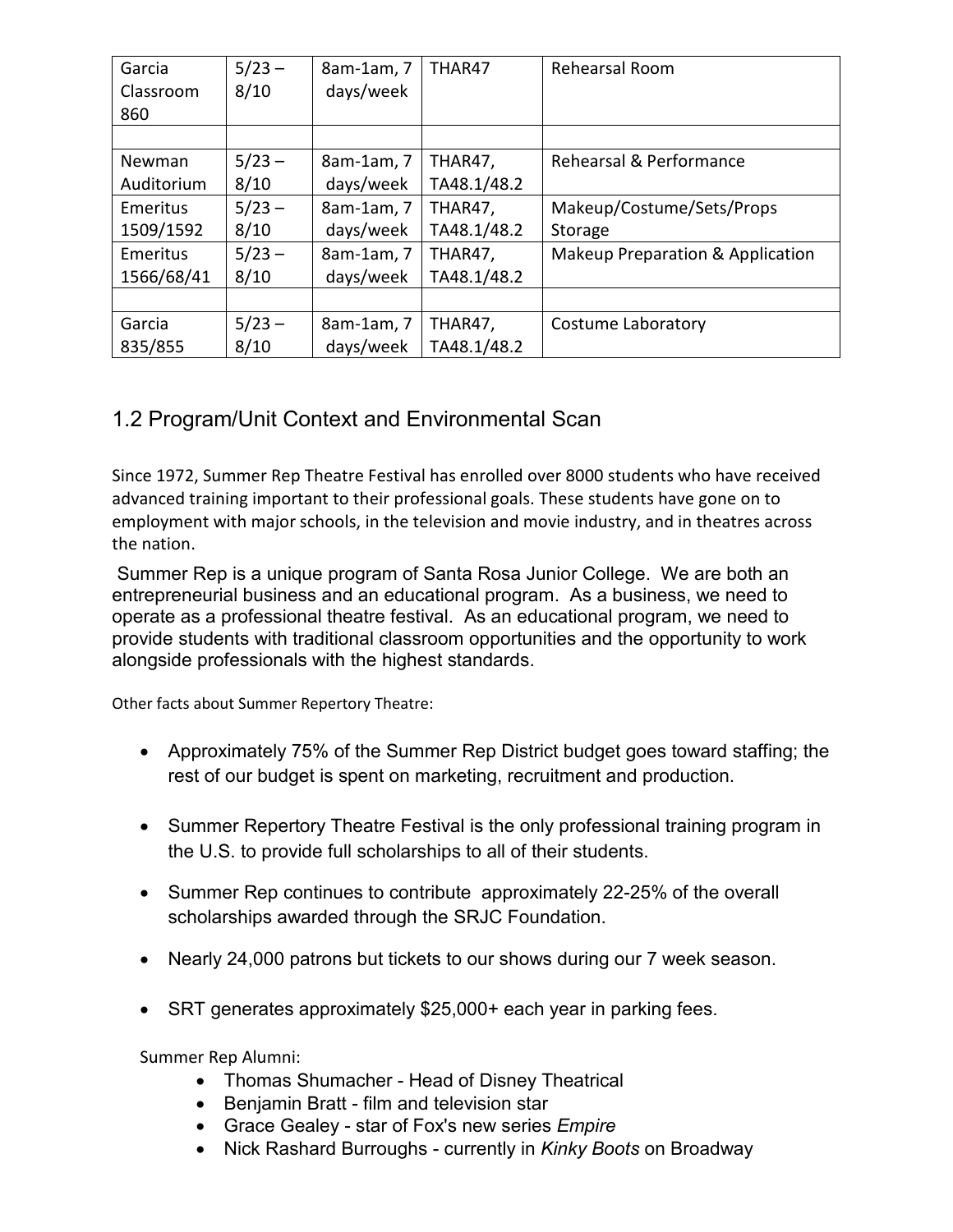- Jenn Colella *Chaplin* on Broadway
- Donyale Werle Tony award-winning scenic designer of *Peter and the Starcatchers* on Broadway
- Laura Downing-Lee -Chair of the SRJC Theatre Arts Department
- Reed Martin Reduced Shakespeare Company and SRJC Instructor
- Mark Booher Artistic Director, PCPA
- Lexi Fridell Avenue Q, Off-Broadway
- Cody Craven Utah Shakespeare Festival
- Tiffany Hobbs American Black Film Fest Star Project /Company member Dallas Theatre Center
- Jason Moody National Tour of *Hair*
- Diana Banas Costume Designer for Palo Alto Children's Theatre
- Teddy Spencer Milwaukee Rep
- Audrey Bernadin Wig stylist for Sarasota Opera
- Russel Pinnegar Lighting Tech, Cirque du Soleil
- David Haydn *The Crown and the Dragon* (upcoming film release)
- Jonathan Tweedie UK tour of *Annie*
- Jesse Sharp US Tour of *Addams Family*

Every summer we recruit professional experts from around the country to mentor and guide students through this repertory experince. Recent professional expert staff come to Summer Rep from:

- Southwestern University
- Savannah College of Art and Design
- Fort Lewis College
- University of Virginia
- SUNY Fredonia
- Sacramento State
- CSU Northridge
- PCPA
- New York University
- Tulane University
- Brooklyn College
- UC Davis
- Sonoma State University
- California Lutheran
- Southwestern University
- Marymount Manhattan University
- UC San Diego
- The Old Globe San Diego
- Sterling College Kansas

## 2.1a Budget Needs

During the 2009/10 academic year, Summer Rep's overall operating budget was reduced by **\$17,061**. In 2012, another **\$5000** was reduced in a deal brokered to save the Theatre Arts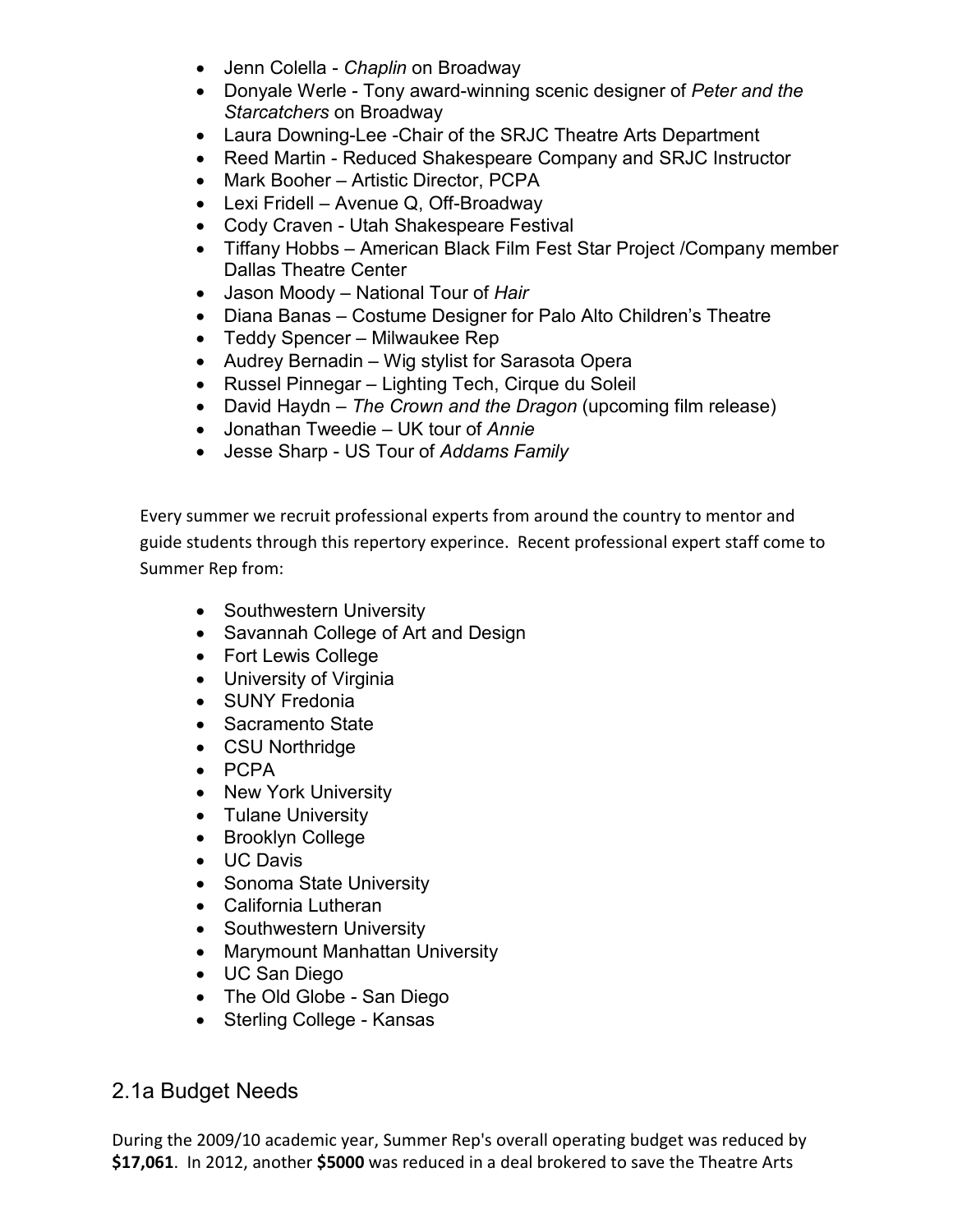department from a class reduction. In 2017, another \$3000 was reduced. In 2018 the budget was slashed another \$107,727. It is essential that these funds be restored. **We request that the full \$129,788 be restored to our budget.**

The following is some history of the orginial 2009-10 cuts:

Summer Repertory Theatre Festival still falls short in the area of instructional supplies (the funds we use to construct costumes, scenery and props). We also are seriously lacking in instructional equipment (modern lighting instruments, sound equipment, sewing machines, construction equipment, etc.) Without improvements in both of these areas, Summer Repertory Theatre Festival cannot continue to maintain our goal of providing state of the art technical productions and up to date training.

As part of campus wide budget reductions in 2009-10, Summer Rep received the following cuts:

| <b>SRT</b>  | <b>STNC savings</b>             | 1,000.00 Box Office Manager hourly rate reduced in |  |
|-------------|---------------------------------|----------------------------------------------------|--|
|             |                                 | summer                                             |  |
| <b>SRT</b>  | Cut telephone costs             | 250.00 Not used in 2008-9                          |  |
| SRT         | <b>COMMUNITY Ads</b>            | - Disallowed by Dr. Agrella                        |  |
| <b>ISRT</b> | Reduce costs of design conf.    | 3,800.00                                           |  |
| SRT         |                                 | 12,031.00                                          |  |
|             | TOTAL                           | 17,081.00                                          |  |
|             | <b>AHBS total</b>               | 58,842.35                                          |  |
|             | <b>Total Percentage of AHBS</b> | 29%                                                |  |

These figures show that Summer Rep has shouldered a significant percentage of recent cuts. While is it is true that Summer Rep summer courses were not cut in order to reduce the overall campus FTEF (with the exception of THAR 225, which was cut in 2010), our program is continuing to operate with these substantial cuts. It is important to note that these cuts were made as part of an across-the-board cluster reduction. However, because of how the Summer Rep program is structured, our percentage is high, given that we are an 11 week summer program. Since Summer Rep has only 1 full time faculty member and 1 classified position, we hire a significant number of Professional Experts for the summer semester. The budget for these positions sits in the 2000's, which can be viewed as discretionary funds - which were the target of the reductions. These budget items are not at all discretionary for Summer Rep, as we hire these individuals to supervise our laboratories and supervise students during our intensive summer program.

For the 2011 season, Summer Repertory Theatre Festival cut out 20+ individual shows from the overall season schedule. This negatively impacts students because they do not have the opportunity to perform each of our five productions as many times as in the past. This effects the overall growth of the student's experience. We made this decision in order to make up for the above budget cut in 2009-10. Since these cuts continued since 2010-11, we continued with this schedule reduction.

Please note that every item on our Instructional Equipment Request form is actually used in Burbank Auditorium and therefore used by Theatre Arts, Music, Dance and College Events. These items supplement the facility AND our program, but also serve the larger District community.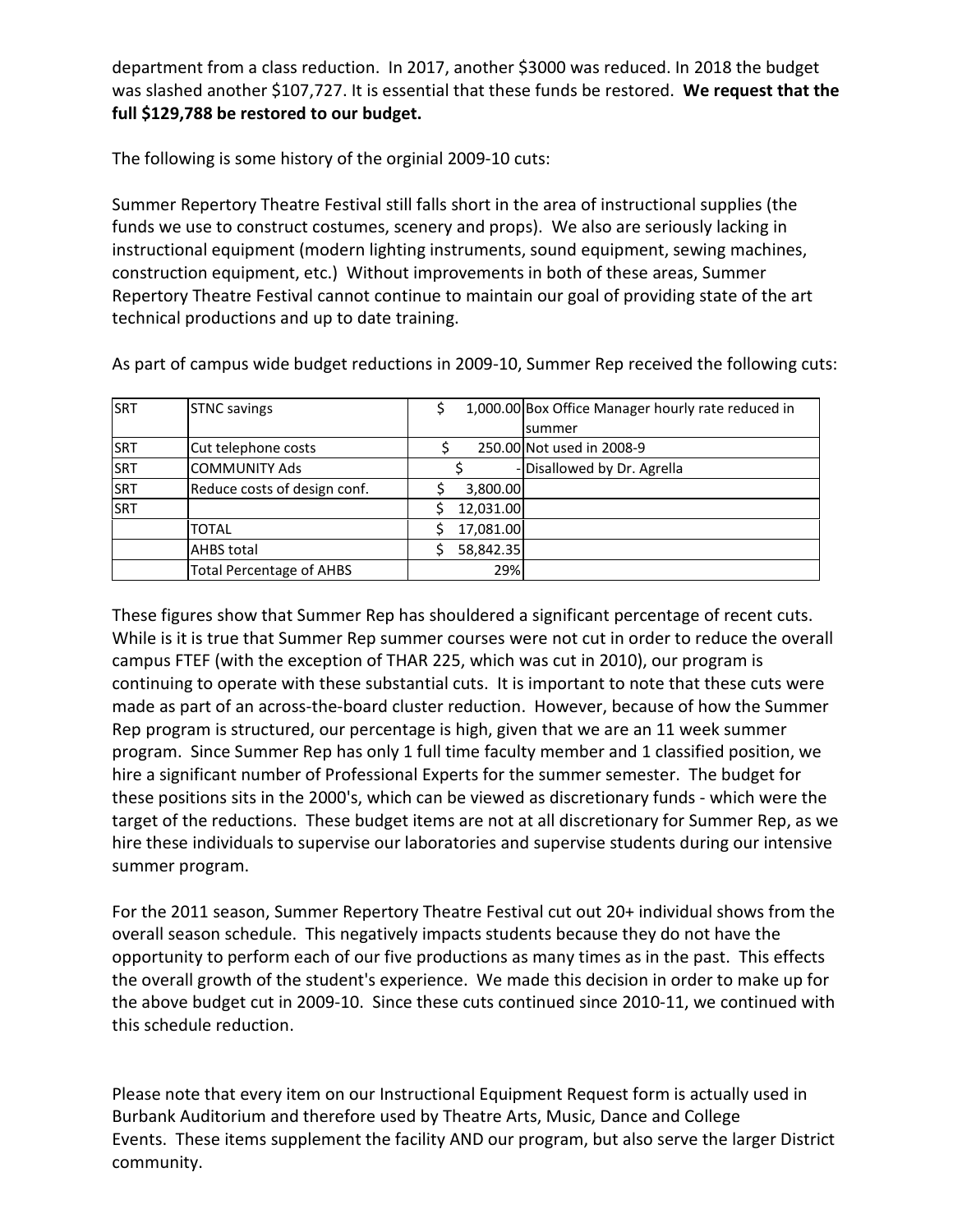SRT is back from the 208 hiatus with a full program for summer 2019 utilizing a swing space tent/pavillion and Newman Auditorium. The SRJC Foundation designated SRT as the subject of the President's Circle fundraising effort. Nearly \$100,000 was raised as way to help us limp through this season. This one time funding is appreciated but really only kicks the can down the road.

# 2.1b Budget Requests

| Rank | Location   | <b>SP</b> | M              | Amount       | <b>Brief Rationale</b>                                                                                                                                                                                                                                                                                                                                                                                                                                                                                                                                                                                                                                                                                                                                                                                                                                                                                                                               |
|------|------------|-----------|----------------|--------------|------------------------------------------------------------------------------------------------------------------------------------------------------------------------------------------------------------------------------------------------------------------------------------------------------------------------------------------------------------------------------------------------------------------------------------------------------------------------------------------------------------------------------------------------------------------------------------------------------------------------------------------------------------------------------------------------------------------------------------------------------------------------------------------------------------------------------------------------------------------------------------------------------------------------------------------------------|
| 0001 | Santa Rosa | 02        | 0 <sub>1</sub> | \$129,788.00 | During the 2009/10 academic year, Summer Rep's overall operating<br>budget was reduced by \$17,061. In 2012, another \$5000 was reduced in<br>a deal brokered to save the Theatre Arts department from a class redution.<br>In 2018 the professional experts budget was cut by \$107,727. Cuts add up<br>to \$129,788. It is essential for the long term survival of SRT that all of<br>these funds be restored. Summer Repertory Theatre Festival still falls<br>short in the area of instructional supplies (the funds we use to construct<br>costumes, scenery and props). We also are seriously lacking in<br>instructional equipment (modern lighting instruments, sound equipment,<br>sewing machines, construction equipment, etc.) Without improvements<br>in both of these areas, Summer Repertory Theatre Festival cannot<br>continue to maintain our goal of providing state of the art technical<br>productions and up to date training. |

# 2.2a Current Classified Positions

| <b>Position</b>              | Hr/Wk  | Mo/Yr | <b>Job Duties</b>                                                                                                                                                                                                                                                                                                                                                                                                                                                                                                                                                                                                                                                                                                |
|------------------------------|--------|-------|------------------------------------------------------------------------------------------------------------------------------------------------------------------------------------------------------------------------------------------------------------------------------------------------------------------------------------------------------------------------------------------------------------------------------------------------------------------------------------------------------------------------------------------------------------------------------------------------------------------------------------------------------------------------------------------------------------------|
| Administrative Assistant III | 40.00  | 12.00 | Performs duties of an academic department's<br>administrative assistant, plus extensive year-round<br>duties as the Business Manager for SRT (Complex<br>budget spreadsheets; handling honorariums, SRT<br>staff timesheets and payroll, and SRT scholarship<br>payments; obtains show licenses; schedules audition<br>tour; fields student inquiries; handles Doyle<br>scholarship applications; works with student<br>housing coordinator, enrolls students in appropriate<br>course work; works regularly with other college<br>offices, such as Community Education<br>and Facilities; processes box office receipts<br>; facilitates communication with production<br>company of approx. 130 and 150 ushers |
| Media Tech                   | 180.00 | 0.00  | Season Photographer - takes photos of all shows and<br>behind the scenes candids.                                                                                                                                                                                                                                                                                                                                                                                                                                                                                                                                                                                                                                |
| Box Office Manager           | 19.00  | 12.00 | Processes all subscription sales and manages both<br>physical and online box offices.                                                                                                                                                                                                                                                                                                                                                                                                                                                                                                                                                                                                                            |

## 2.2b Current Management/Confidential Positions

| Position | $T$ $T$ $T$<br>-<br><b>WK</b><br>пг | $\sqrt{2}$<br>Mo/Yr<br>$\sim$ | Duties<br>Job<br>----- |
|----------|-------------------------------------|-------------------------------|------------------------|

## 2.2c Current STNC/Student Worker Positions

| <b>Position</b>                              | Hr/Wk | Mo/Yr | <b>Job Duties</b>                                |
|----------------------------------------------|-------|-------|--------------------------------------------------|
| Repertory Theatre Guest Artist (Prof Expert) | 40.00 | 2.00  | Summer Rep hires 35-40 Professional Experts each |
|                                              |       |       | season. These temporaty employees serve as       |
|                                              |       |       | directors, designers, shop leaders, etc.         |

## 2.2d Adequacy and Effectiveness of Staffing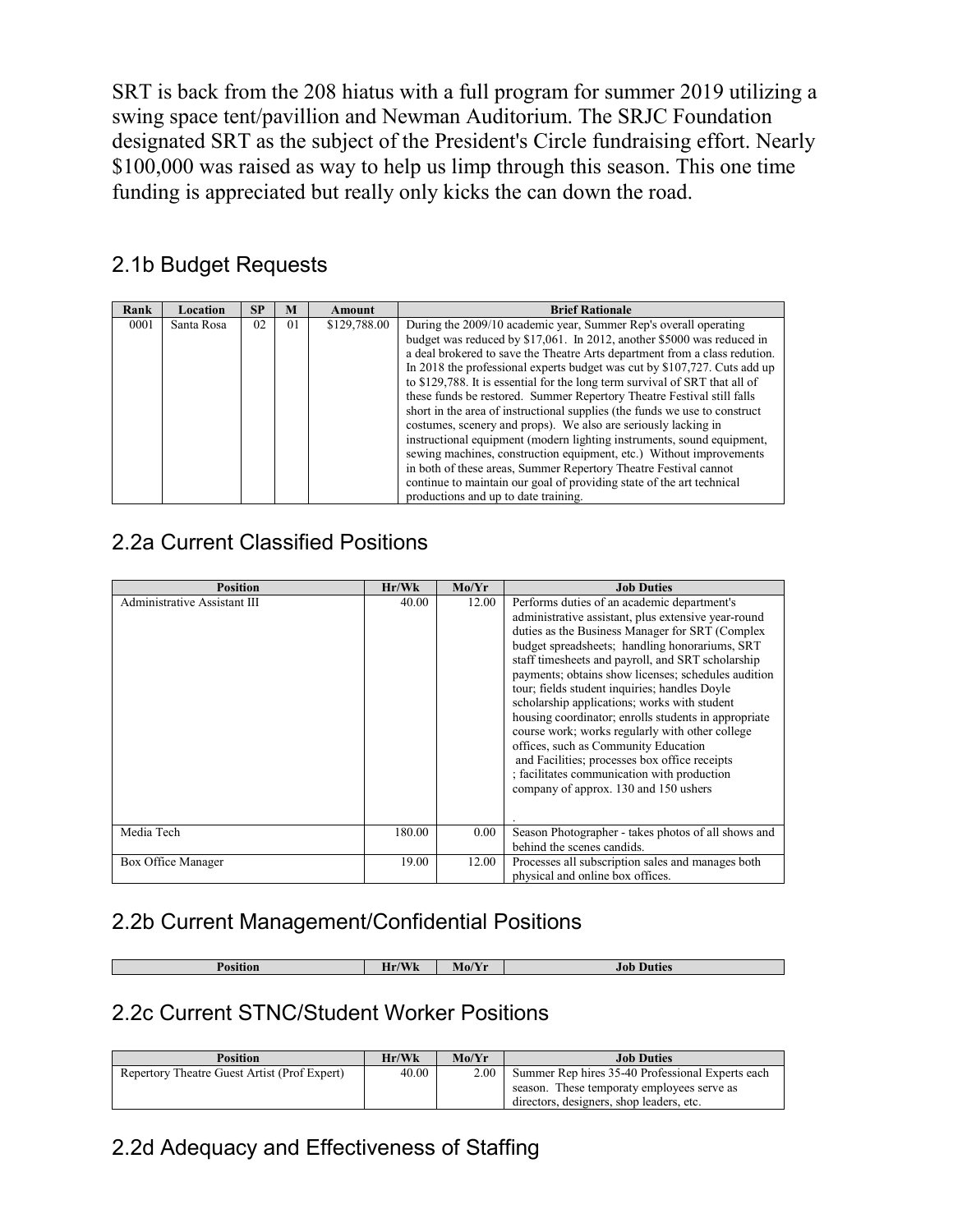#### **Regular Faculty: 1 contract faculty\* .35 Percent of District Total** *\*James Newman is 100% reassigned time for Summer Repertory Theatre Festival.*

#### **Classified Staff:**

Media Tech (Photographer) = .0473 Box Office Manager = 0.2375 Administrative Assistant III = 1.0 **.32 Percent of District Total or 1.2848 FTE**

#### **Proposed Additional STNC support:**

Summer Rep is requesting an additional \$9,216.00 to hire a STNC Business Assistant. The Summer Rep Business Assistant would work 800 hours during our peak preparation time (Jan. to May). Duties would include preparing the master production calendar, assisting with processing Summer Rep subscriptions, coordinating the audition tour, managing and processing student applications, scheduling student interviews, staff and students housing coordination, etc.

#### **Restoration of Promotions Specialist Classified Position:**

RETIRED DEC 2010, CURRENTLY UNFILLED. (20 hours/week; 10 for Theatre Arts; 10 for Summer Rep) *Duties: Develops publicity and marketing campaigns for seasons and individuals shows; produces radio, television and newspaper promotional material; graphic artist for promotional materials; sells advertising space; writes and designs advertising copy; plans and supervises publicity, advertising, and promotional campaigns; interacts with media and district PR office; coordinates special promotions; coordinates photo sessions for promotional purposes.* 

As noted above, in the past Summer Rep and the Theatre Arts Program shared a 50% Theatre Arts Promotions Specialist; the position has not been filled since the employee retired in December 2010. In the interim, the bulk of graphic design, web management, publicity, promotions, the season brochures, and production materials have been handled by Public Relations and STNCs, in coordination with the Artistic Directors and Administrative Assistant IIIs for both Theatre Arts and Summer Rep. While this has been a positive collaboration, it has created a *considerable workload increase* for both Public Relations staff and Theatre Arts/Summer Rep faculty and staff.

Together, Theatre Arts and Summer Rep are in need of a dedicated position focusing on public relations, marketing, social media, basic website maintenance (more substantial website work would continue to be handled by IT), and basic graphic arts (more sophisticated graphics needs would continue to be handled by the district's Graphic Artist).

These are high profile public programs that require quality promotional support. As a nationally and internationally known program, Summer Rep's promotional requirements are particularly substantial. In order for both programs to continue to thrive, a suitable replacement for this position is essential. It is essential for this position to be reinstated as soon as possible.

*Workload Benefits:* Restoration and expansion of this position would make a substantial positive difference in the overwhelming workloads of the faculty Artistic Directors of both Theatre Arts and Summer Rep, as well as the Administrative Assistant IIIs for both programs. Redirecting the bulk of the promotions work to a classified position would allow all four individuals to focus on the many other demands of their positions more successfully. While collaboration with Public Relations Staff would still need to continue on a modified scale, the restoration of this position would substantially help their workload issues as well.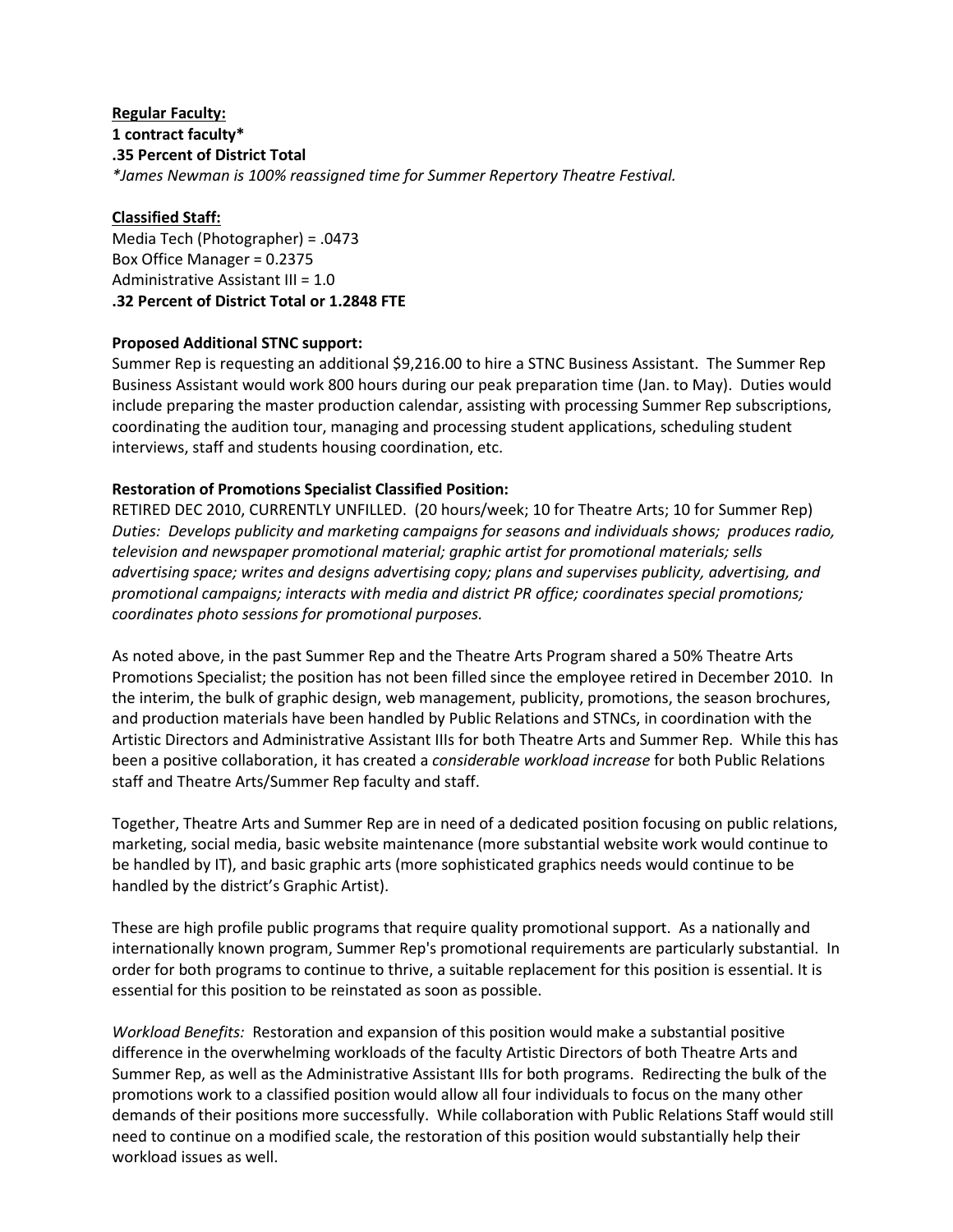# 2.2e Classified, STNC, Management Staffing Requests

| Rank | Location   | SP | M  | <b>Current Title</b>              | <b>Proposed Title</b>             | Type        |
|------|------------|----|----|-----------------------------------|-----------------------------------|-------------|
| 0001 | Santa Rosa | 02 | 02 | Summer Rep Business Assistant     | Summer Rep Business Assistant     | <b>STNC</b> |
| 0001 | Santa Rosa | 03 | 05 | Theatre Arts Promotion Specialist | Theatre Arts Promotion Specialist | Classified  |
|      |            |    |    | (Reinstate)                       | (Reinstate)                       |             |
| 0001 | Santa Rosa | 02 | 02 | New Position                      | Burbank Auditorium Facility       | Classified  |
|      |            |    |    |                                   | Supervisor                        |             |

# 2.3a Current Contract Faculty Positions

| osition             | 0.022<br>ıon                               |
|---------------------|--------------------------------------------|
| Director<br>rtistic | .00%<br>James<br>Newman<br>release<br>time |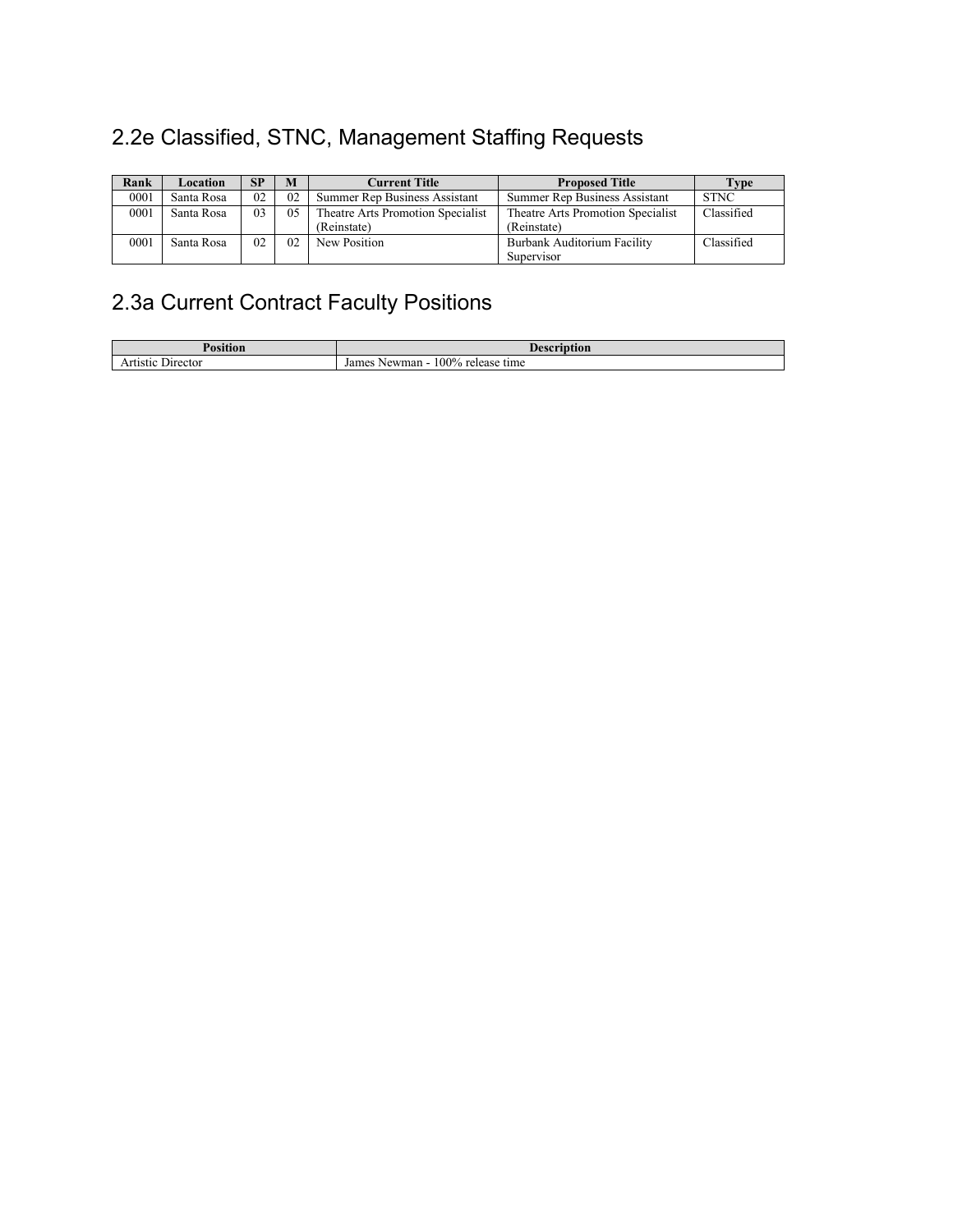# 2.3b Full-Time and Part-Time Ratios

| <b>Discipline</b>                  | FTEF  | $%$ Reg  | ETER<br>I EL        | % Adj  | <b>Description</b>                                   |
|------------------------------------|-------|----------|---------------------|--------|------------------------------------------------------|
|                                    | Reg   | Load     | $\mathbf{r}$<br>Adı | Load   |                                                      |
| <b>CONTRACTOR</b><br>l'heatre Arts | .0000 | 100.0000 | 0.0000              | 0.0000 | $\sim$<br><b>The</b><br>Summer Rep Artistic Director |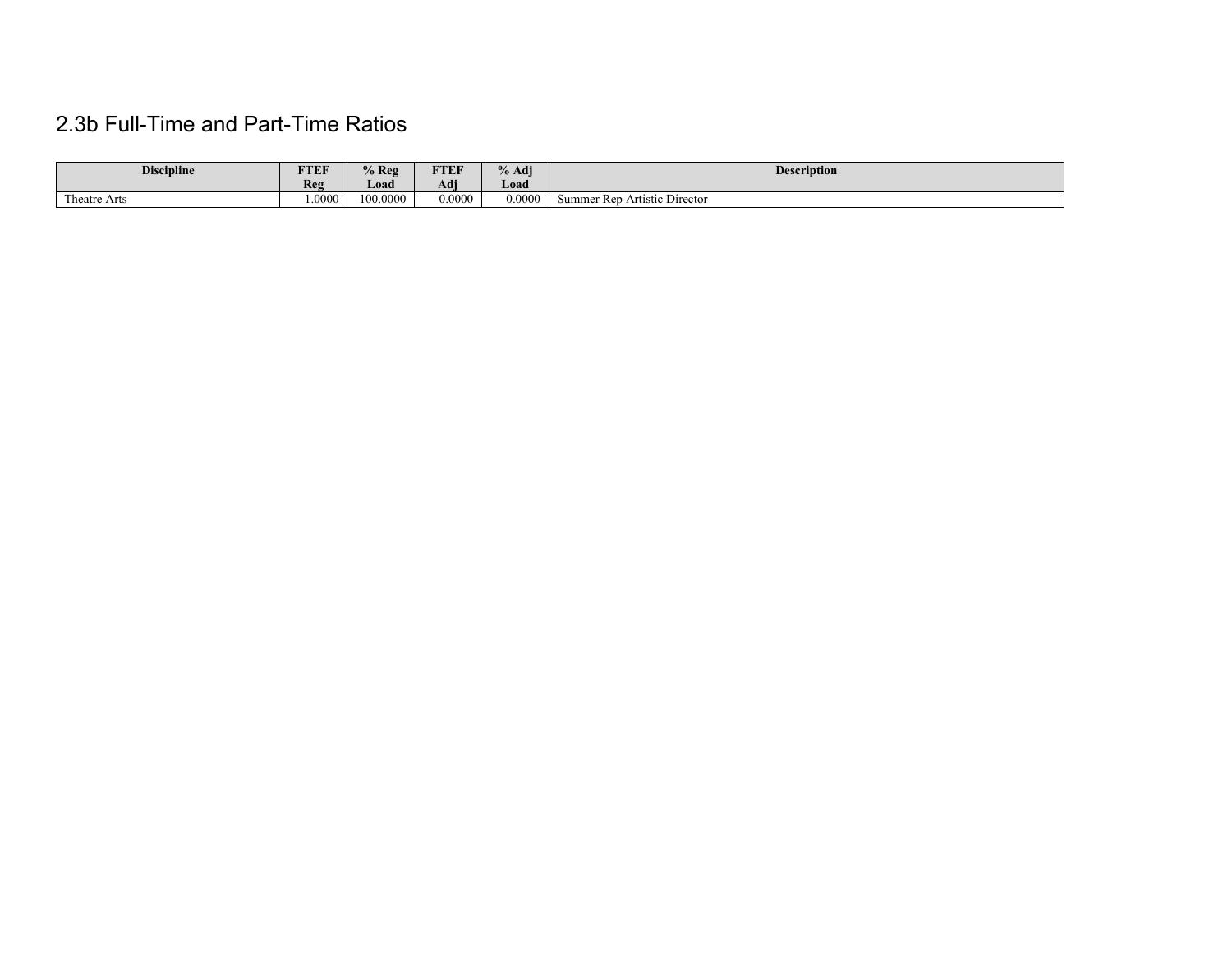# 2.3c Faculty Within Retirement Range

NA

2.3d Analysis of Faculty Staffing Needs and Rationale to Support Requests

 $\equiv$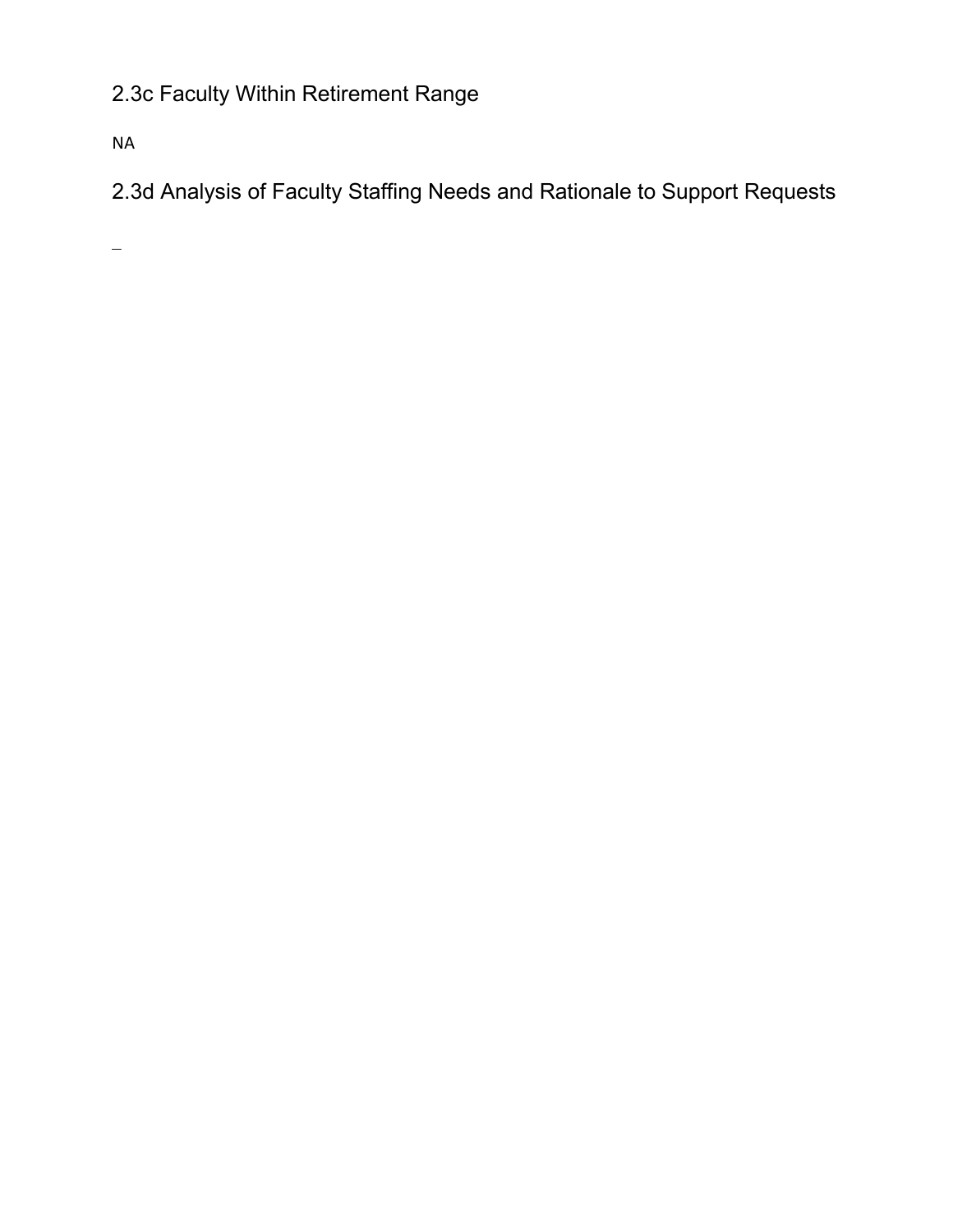## 2.3e Faculty Staffing Requests

| $\sim$<br>Rank | <b>_ocation</b> | <b>GD</b><br>$\mathbf{H}$ | <b>Discipline</b> | Rational<br>$-$ ssessment<br>ы |
|----------------|-----------------|---------------------------|-------------------|--------------------------------|

## 2.4b Rationale for Instructional and Non-Instructional Equipment, Technology, and Software

For the first major capital improvement project of the District's Measure H bond, a renovation of the Luther Burbank Auditorium, now nearly 80 years old. The \$28,000,000 project will completely renovate the interior of the 400-seat auditorium, with improved sight lines and full ADA access. Improvements to back-of-house production spaces will include a renovated prop shop and full costume production facility, in addition to two new classrooms.

The project will include a new "Studio Theater," a multi-function flexible space that will be used as a 200-seat teaching classroom, a black box theater, and a movie theater. The exterior shell of the building will be preserved, but the interior spaces will be completely modern, allowing the theater faculty more flexibility in the types of programs they offer. Overhead lighting and audiovisual equipment will be state of the art and designed to match the standards that SRJC students will expect to find when they work in industry.

The project was designed by the award-winning architecture firm Mark Cavagnero and Associates, with theater consulting provided by the Shalleck Group. Local firm TLCD Architecture serves as the Executive Architect for the project, with Wright Contracting from Santa Rosa as the General Contractor. Harris and Associates are providing construction management services.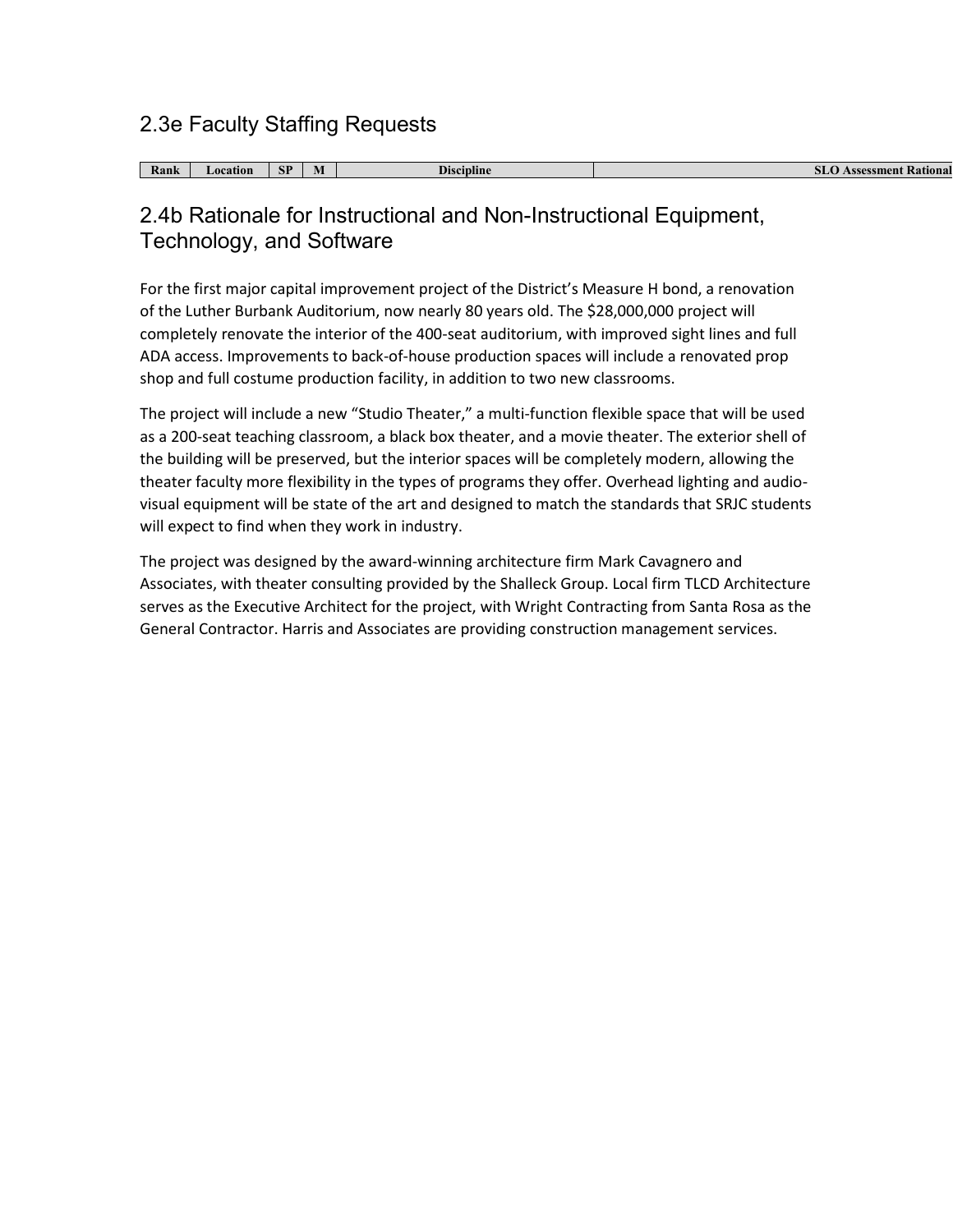## 2.4c Instructional Equipment Requests

| Rank | Location   | <b>SP</b> | M               | <b>Qty</b><br><b>Item Description</b>       |                | <b>Cost Each</b> | <b>Total Cost</b> | Requestor    | Room/Space | Contact |
|------|------------|-----------|-----------------|---------------------------------------------|----------------|------------------|-------------------|--------------|------------|---------|
| 0001 | Santa Rosa | 04        | 01              | Human Hair Wigs                             | $\overline{1}$ | \$400.00         | \$4,800.00        | James Newman |            |         |
| 0002 | Santa Rosa | 04        | 01              | Wireless Microphone elements                |                | \$416.67         | \$5,000.00        | James Newman |            |         |
| 0003 | Santa Rosa | 01        | 01              | Microphone Belts                            | 34             | \$25.00          | \$3,640.00        | James Newman |            |         |
| 0004 | Santa Rosa | 04        | 01              | Reliable 7500IS Professional Steel Two Iron |                | \$1,520.00       | \$1,520.00        | James Newman |            |         |
|      |            |           |                 | Boiler                                      |                |                  |                   |              |            |         |
| 0005 | Santa Rosa | 04        | 01              | Industrial Sweing Machine and Table         |                | \$3,000.00       | \$3,000.00        | James Newman |            |         |
| 0006 | Santa Rosa | 04        | $\overline{01}$ | Costume Inventory Tracking System           |                | \$3,877.00       | \$3,877.00        | James newman |            |         |

### 2.4d Non-Instructional Equipment and Technology Requests

| Ranl | <i>_</i> ocation | CD.<br>$\mathbf{C}$ | IVI | !tem<br>escription<br>., | $\mathbf{u}$ | .t Each<br>- OST | <b>CONT</b><br><b>Lotal</b><br>COSt | Requestor | <b>Room/Space</b> | <b>Contact</b> |
|------|------------------|---------------------|-----|--------------------------|--------------|------------------|-------------------------------------|-----------|-------------------|----------------|
|------|------------------|---------------------|-----|--------------------------|--------------|------------------|-------------------------------------|-----------|-------------------|----------------|

### 2.5a Minor Facilities Requests

| Rank | <i><b>Gation</b></i> | TP.<br>OН | IV | <b>FRIDE</b><br><b>Tame</b><br>¶Hn⊾ | Building | Number<br>Koom | н с<br>COST<br>urs t | $\mathbf{R}$<br>cription |
|------|----------------------|-----------|----|-------------------------------------|----------|----------------|----------------------|--------------------------|

### 2.5b Analysis of Existing Facilities

## **Theatre Arts Department** *Theatre Arts/SRT (Summer Repertory Theatre Festival)*

### **Measure H:**

### **Burbank Remodel and Addition of the Studio Theatre**

For the first major capital improvement project of the District's Measure H bond, a renovation of the Luther Burbank Auditorium, now nearly 80 years old. The \$28,000,000 project will completely renovate the interior of the 400-seat auditorium, with improved sight lines and full ADA access. Improvements to back-ofhouse production spaces will include a renovated prop shop and full costume production facility, in addition to two new classrooms.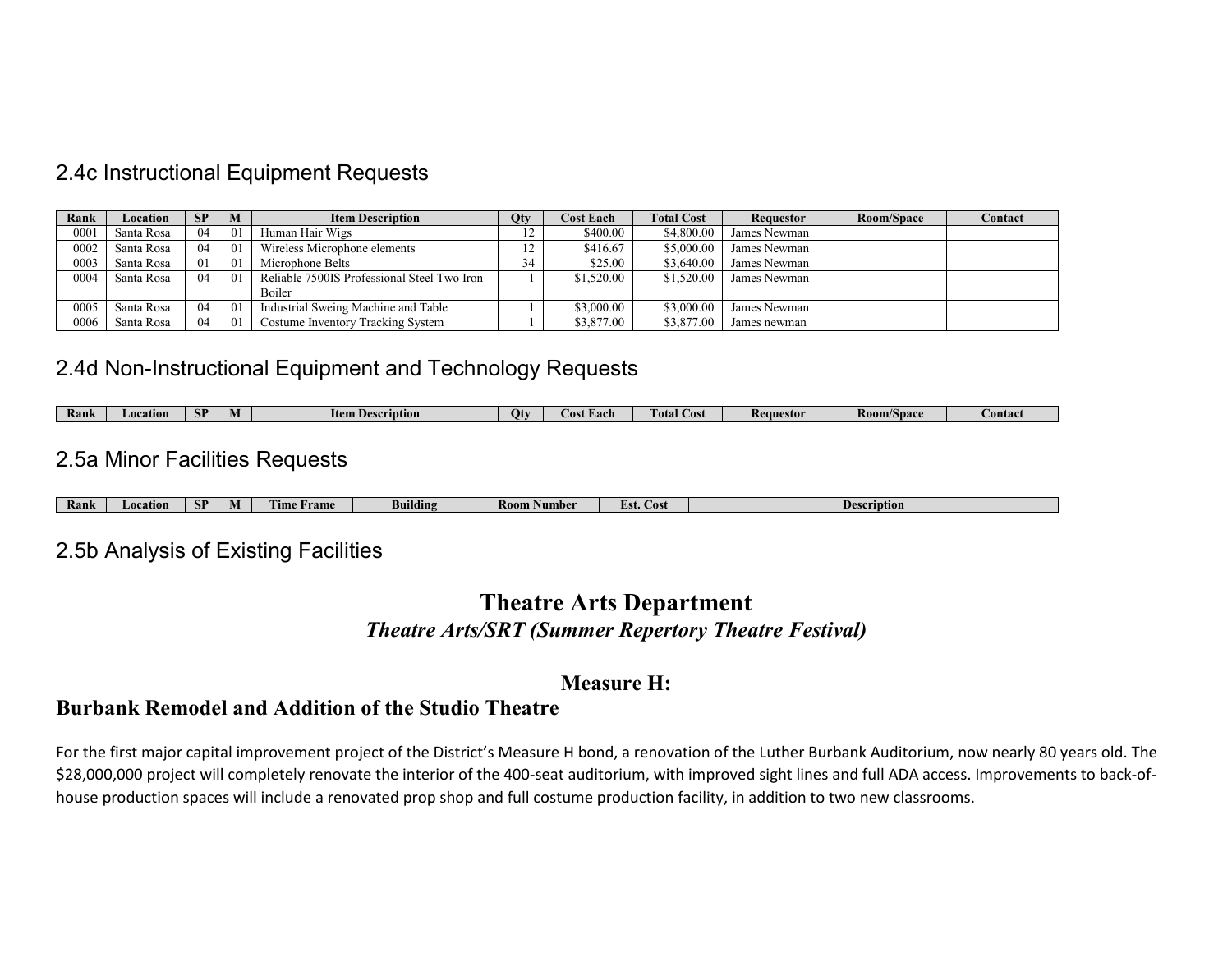The project will include a new "Studio Theater," a multi-function flexible space that will be used as a 200-seat teaching classroom, a black box theater, and a movie theater. The exterior shell of the building will be preserved, but the interior spaces will be completely modern, allowing the theater faculty more flexibility in the types of programs they offer. Overhead lighting and audio-visual equipment will be state of the art and designed to match the standards that SRJC students will expect to find when they work in industry.

The project was designed by the award-winning architecture firm Mark Cavagnero and Associates, with theater consulting provided by the Shalleck Group. Local firm TLCD Architecture serves as the Executive Architect for the project, with Wright Contracting from Santa Rosa as the General Contractor. Harris and Associates are providing construction management services.

## 3.1 Develop Financial Resources

Summer Repertory Theatre Festival receives an advertising grant from Sonoma County. As part of the Category F - Major Events/Organizations, Summer Rep is awarded \$13,000, most of which is used to be advertising with the Press Democrat.

## 3.2 Serve our Diverse Communities

As a summer program, Summer Repertory Theatre Fesival recruits new faculty, staff and students each year. Due to the nature of our art form, sensitivity to diversity is mandated. This sensitivity is reflected in the diversity of our faculty, staff and students.

Summer Repertory Theatre Fesival's diversity figures match the percentages of Students Served by the college. It is, however, important to note that Summer Rep supports issues of diversity through its season selection. Every effort is made to recruit students from all backgrounds and to tell stories that reflect the diversity of our society. Theatre by its very nature teaches empathy and respect for people of all backgrounds and we are pleased to see that mirrored in both our students and staff.

## 3.3 Cultivate a Healthy Organization

We make every effort to support the professional development of our classified staff. We adjust schedules and arrange assistance for the involvement in these activities. Most of our staff participate in both CPR and First Aid courses each year.

# 3.4 Safety and Emergency Preparedness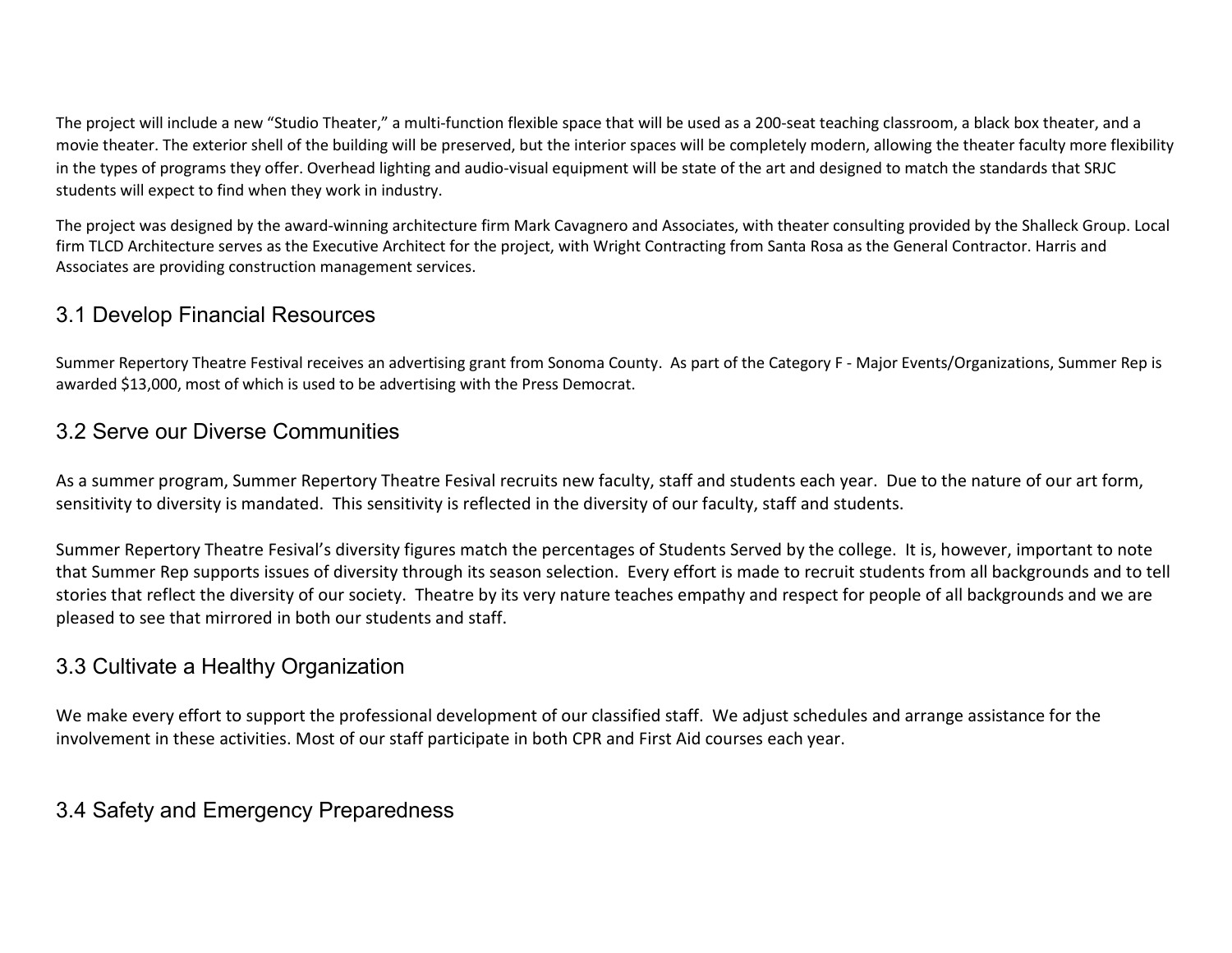#### **Injury and Illness Prevention Program**

With the help of the Manager of Environmental Health and Safety, we have begun to impliment several aspects of the IIPP this year. Under his leadership, we are also conducting more regular and detailed safety inspections of all facilities and procedures.

To date, both programs have made both injury and illness prevention practices an important ongoing component of both our programs. These include regular safety orientations for both students and staff as part of our courses and productions. We also post information and regularly discuss "best practices" with students in regard to illness prevention.

In Spring 2012, the SRT Artistic Director complied a detailed Safety Manual, which contained all safety procedures for the program.

#### **Safety Training**

- 12-Passenger Van Training is required of all faculty, staff and student employees who will be driving the district van assigned to the department or another district van.
- Regular CPR and First Aid training are required of all faculty and staff in leadership positions. Most visiting staff are enrolled in CPR/First Aid during their first week.
- Fire extinguisher training is advised for all faculty and staff in technical theatre areas.

#### **Building and Area Safety Coordinators**

James Newman

## 3.5 Establish a Culture of Sustainability

Each summer, Summer Reperotry Theatre Festival offers three discount performances that we call "We Care" nights. We offer discounted tickets and partner with service organizations in our community to raise money and awareness. Voluntary donations are collected by cast members in the lobby after the show. In 2015, we raised money and awareness for the following organizations:

• Community Matters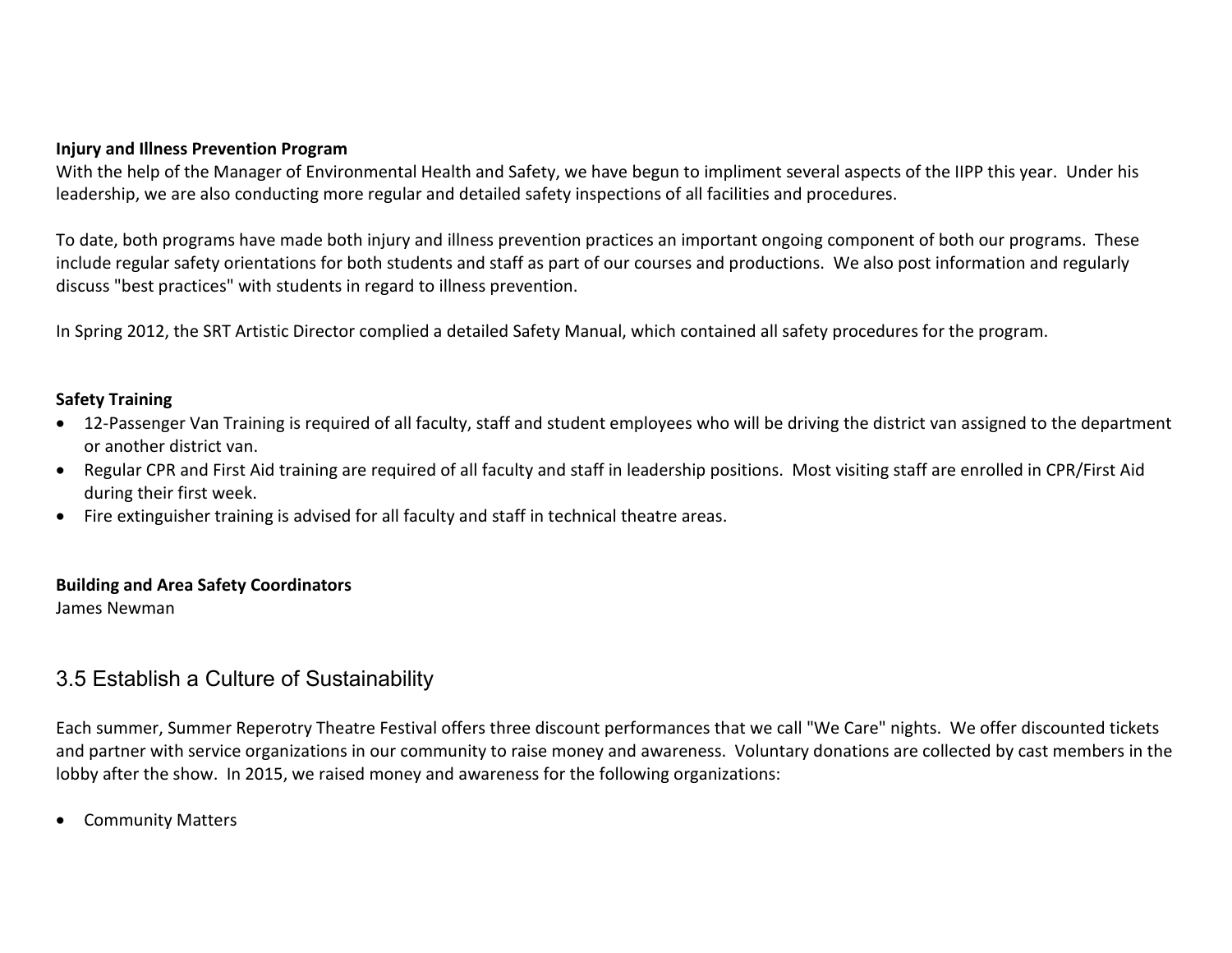- Soroptomist International of Santa Rosa
- CASA of Sonoma County

# 4.1a Course Student Learning Outcomes Assessment

#### Courses with SLOs

All of the SRT curriculum was rewritten and approved Spring 2009. These courses all include SLOs.

#### SLOs Assessment

Plans were developed during Summer 2012 for the assessment of SLOs for the SRT curriculum. All SRT courses went through SLO assessment in summer 2014.

| lYear | Course         |
|-------|----------------|
|       | 2013 THAR 47   |
|       | 2014 THAR47.1  |
|       | 2014 THAR47.2  |
|       | 2014 THAR 47.3 |
|       | 2014 THAR 47.4 |
|       | 2014 THAR 47.5 |

## 4.1b Program Student Learning Outcomes Assessment

#### **Program Learning Outcomes**

#### *Upon completion of this program, the students will be able to:*

- Demonstrate the professional responsibilities of a theatre artist while participating in the preparation, execution and performance of multiple productions simultaneously.
- Prioritize tasks in an environment with multiple and competing demands.
- Demonstrate an understanding of the professional production process, from script to performance, and utilize advanced theatre practices within the process.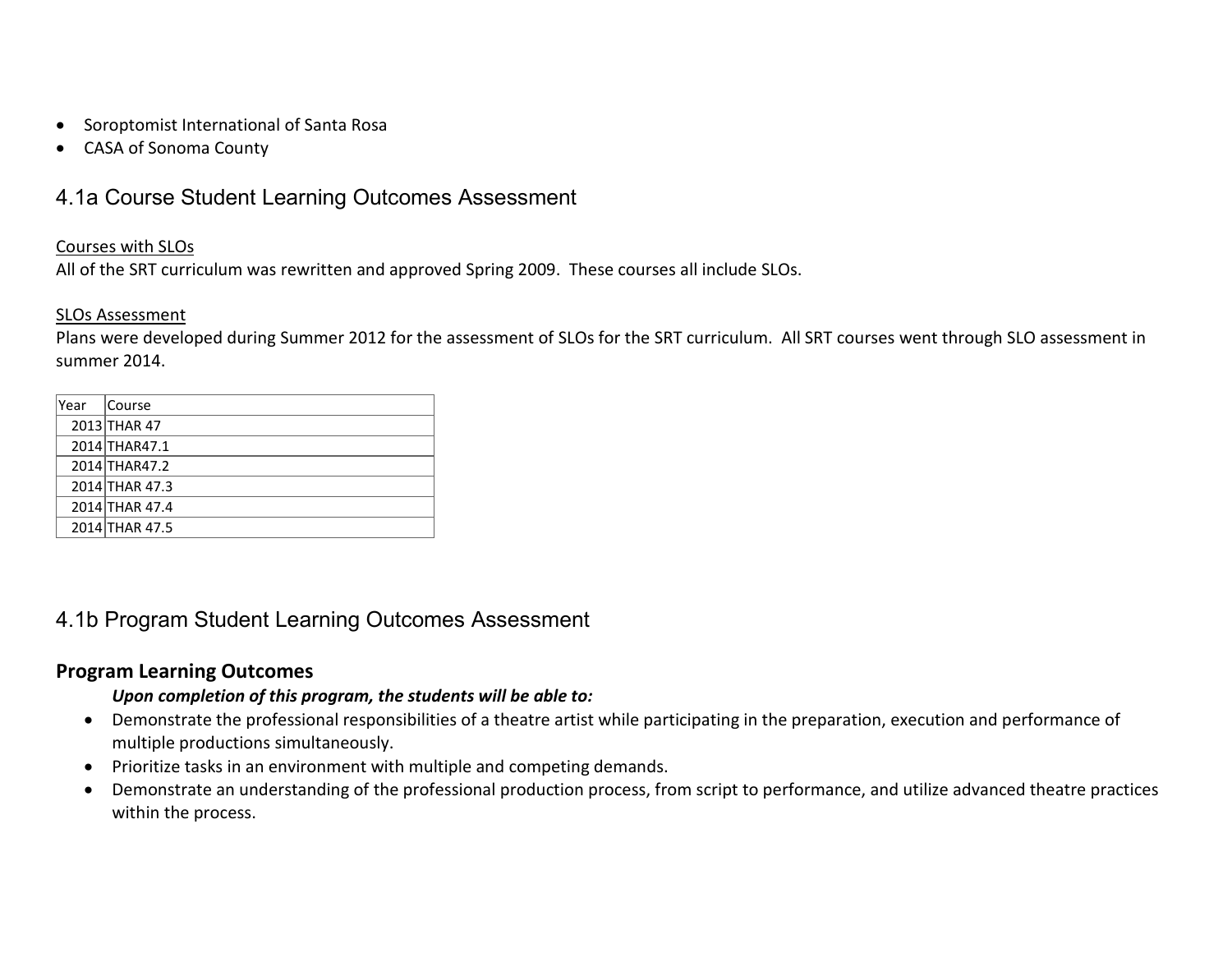- Recognize and exhibit the discipline of professional theatre backstage protocols.
- Communicate successfully within the hierarchy of a repertory theatre structure.
- Support the work of the rest of a production ensemble, working cooperatively within a team structure of fellow professionals.
- Interpret and fulfill advanced theatre instructions accurately, working calmly under pressure.
- Quickly assess situations and adapt accordingly within professional production and performance environments.

# 4.1c Student Learning Outcomes Reporting

| <b>Type</b> | <b>Name</b>        | <b>Student</b>     | <b>Assessment</b>       | Change      |
|-------------|--------------------|--------------------|-------------------------|-------------|
|             |                    | <b>Assessment</b>  | <b>Results Analyzed</b> | Implemented |
|             |                    | <b>Implemented</b> |                         |             |
| Course      | THAR <sub>47</sub> | Summer 2013        | Summer 2013             | Summer 2013 |
| Course      | <b>THAR 47.1</b>   | Summer 2014        | Summer 2014             | Summer 2014 |
| Course      | <b>THAR 47.2</b>   | Summer 2014        | Summer 2014             | Summer 2014 |
| Course      | <b>THAR 47.3</b>   | Summer 2014        | Summer 2014             | Summer 2014 |
| Course      | <b>THAR 47.4</b>   | Summer 2014        | Summer 2014             | Summer 2014 |
| Course      | <b>THAR 47.5</b>   | Summer 2014        | Summer 2014             | Summer 2014 |

# 4.2a Key Courses or Services that address Institutional Outcomes

| C <b>ourse/Service</b> | la                        | 1 <sub>b</sub>            | 1c                        | 2a                        | 2 <sub>b</sub>  | 2c                        | 2d                        | 3a                        | 3 <sub>b</sub>            | 4a                | 4 <sub>b</sub>            |                           | 6a                        | -6b                     | <b>6c</b>                 | Е                         |
|------------------------|---------------------------|---------------------------|---------------------------|---------------------------|-----------------|---------------------------|---------------------------|---------------------------|---------------------------|-------------------|---------------------------|---------------------------|---------------------------|-------------------------|---------------------------|---------------------------|
| THAR 47                | $\mathbf{v}$<br>$\Lambda$ | $\mathbf{v}$<br>$\Lambda$ | ٦z<br>$\Lambda$           | $\mathbf{v}$<br>$\Lambda$ | ۳z<br>$\lambda$ | ٦z<br>$\Lambda$           | $\Lambda$                 | $\mathbf{v}$<br>$\Lambda$ | $\mathbf{v}$<br>$\Lambda$ | ٦z<br>л           | $\mathbf{v}$<br>$\Lambda$ | ٦z<br>$\Lambda$           | $\Lambda$                 | $\Lambda$               | $\mathbf{x}$<br>$\Lambda$ | $\mathbf{v}$<br>$\Lambda$ |
| <b>THAR 47.1</b>       |                           | ٦Z<br>$\Lambda$           | $\mathbf{v}$<br>$\Lambda$ | $\mathbf{v}$<br>$\Lambda$ | ٦z<br>л         | ٦z<br>$\Lambda$           |                           | $\mathbf{v}$<br>$\Lambda$ | $\mathbf{v}$<br>A         | ٦Z<br>л           | $\mathbf{v}$<br>$\Lambda$ | ٦z<br>$\Lambda$           | $\mathbf{x}$<br>$\Lambda$ | ۳z<br>$\Lambda$         | ٦Z<br>$\Lambda$           | X                         |
| <b>THAR 47.2</b>       | $\mathbf{v}$<br>$\Lambda$ | $\mathbf{v}$<br>$\Lambda$ | $\mathbf{v}$<br>$\Lambda$ | $\mathbf{v}$<br>$\Lambda$ | ٦z<br>л         | $\mathbf{v}$<br>$\Lambda$ | ٦z<br>$\Lambda$           | v<br>$\Lambda$            | $\mathbf{v}$<br>$\Lambda$ | $\mathbf{v}$<br>л | $\mathbf{v}$<br>$\lambda$ | $\mathbf{v}$<br>$\Lambda$ | v<br>$\Lambda$            | ۳z<br>$\lambda$         | v<br>$\Lambda$            | X                         |
| <b>THAR 47.3</b>       | $\mathbf{v}$<br>$\Lambda$ | $\mathbf{v}$<br>$\Lambda$ | $\mathbf{v}$<br>$\Lambda$ | $\mathbf{v}$<br>$\lambda$ | ٦z<br>л         | $\mathbf{v}$<br>$\Lambda$ | $\mathbf{v}$<br>$\Lambda$ | $\mathbf{v}$<br>$\Lambda$ | $\mathbf{v}$<br>$\Lambda$ | $\mathbf{v}$<br>л | $\mathbf{v}$<br>$\lambda$ | $\mathbf{x}$<br>$\Lambda$ | $\mathbf{v}$<br>$\Lambda$ | $\Lambda$               | $\mathbf{v}$<br>$\Lambda$ | X                         |
| <b>THAR 47.4</b>       | $\mathbf{v}$<br>$\Lambda$ | $\mathbf{v}$<br>$\Lambda$ | v<br>A                    | $\mathbf{v}$<br>$\Lambda$ | ٦z<br>л         | ٦z<br>$\Lambda$           | $\Lambda$                 | $\mathbf{v}$<br>$\Lambda$ |                           |                   |                           | ٦z<br>$\Lambda$           | v<br>$\Lambda$            | $\lambda$               | $\mathbf{v}$<br>л         | X                         |
| <b>THAR 47.5</b>       | $\mathbf{v}$<br>$\Lambda$ | v<br>$\Lambda$            | $\mathbf{v}$<br>$\Lambda$ | $\mathbf{v}$<br>$\Lambda$ | ٦z<br>∡⊾        | $\mathbf{v}$<br>$\lambda$ | $\mathbf{v}$<br>$\Lambda$ | $\mathbf{v}$<br>$\Lambda$ | $\mathbf{v}$<br>$\Lambda$ | ٦z<br>л           | $\mathbf{v}$<br>$\lambda$ | v<br>$\Lambda$            | v<br>∡⊾                   | <b>x</b> r<br>$\Lambda$ | $\mathbf{v}$<br>$\Lambda$ | $\mathbf{v}$<br>A         |

4.2b Narrative (Optional)

 $\overline{\phantom{a}}$ 5.0 Performance Measures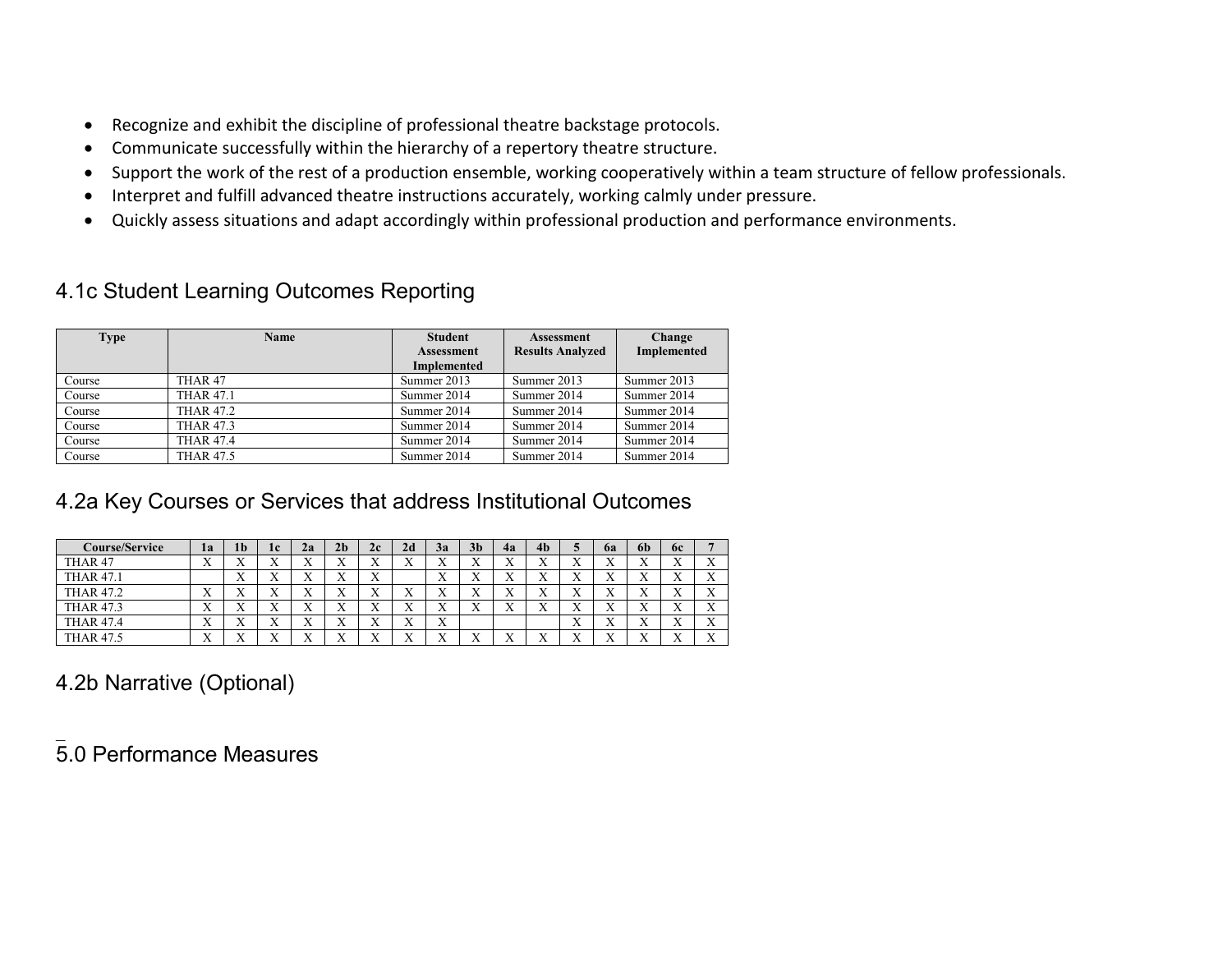Since 1972, Summer Repertory Theatre Festival has been introducing Sonoma County to the next generation of theatre artists. Over the years, Summer Repertory Theatre Festival has enrolled over 8,000 students who have received advanced training that has been important to their professional goals. Students have gone on to employment with major schools, in the television and movie industries, and in theatres across the nation. Among Summer Repertory Theatre Festival's notable alumni are:

- Actor Benjamin Bratt film and television star
- Libby Apple former Artistic Director of the Oregon Shakespeare Festival
- Peggy Gannon former Artistic Director of A Contemporary Theatre (Seattle) and Sacramento Theatre Company
- Thomas Schumacher head of Disney Theatrical
- Michael T. Weiss television actor and visual artist
- Michael Liebert founding Artistic Director of Berkeley Rep
- Lexy Fridell current Broadway performer in THE PEE WEE HERMAN SHOW

In addition to providing nationally acclaimed training for actors and theatre technicians, Summer Repertory Theatre Festival is a beloved community institution in Sonoma County. Generations of patrons have come Santa Rosa Junior College to be delighted and entertained through song, dance, laughter and passion. Founded in 1972 by Frank Zwolinski, SRT began by producing Shakespeare's *A Midsummer Night's Dream* and *The Birthday of Infanta*, an original musical adaptation of Oscar Wilde's short story. Summer Repertory Theatre Festival now produces 5 Broadway caliber productions in full rotating repertory so that audiences get the thrill of seeing a variety of plays and musicals within our 7 week season. **Each summer 25,000 patrons see our plays and musicals.**

Since its inception, Summer Repertory Theatre Festival has performed 239 plays and musicals, including the North Bay premiers of *Disney's Beauty and the Beast, The Talented Mr. Ripley, The Producers, The Wedding Singer, Dangerous Liaisons with Vampires, Hairspray, Sarah Ruhl's Passion Play*, *SHREK, The Fox on the Fairway* and last season's productions of *Peter and the Starcatcher and Emma*.

Because Summer Repertory Theatre Festival splits the fiscal year, the core data does not provide evidence for performance measures. However, anecdotally, we have seen a dramatic increase in interest in our program. Summer Repertory Theatre Festival staff see 600+ auditions each year for 25 spots and interviews 250 technicians and other artists for the 75 back stage roles.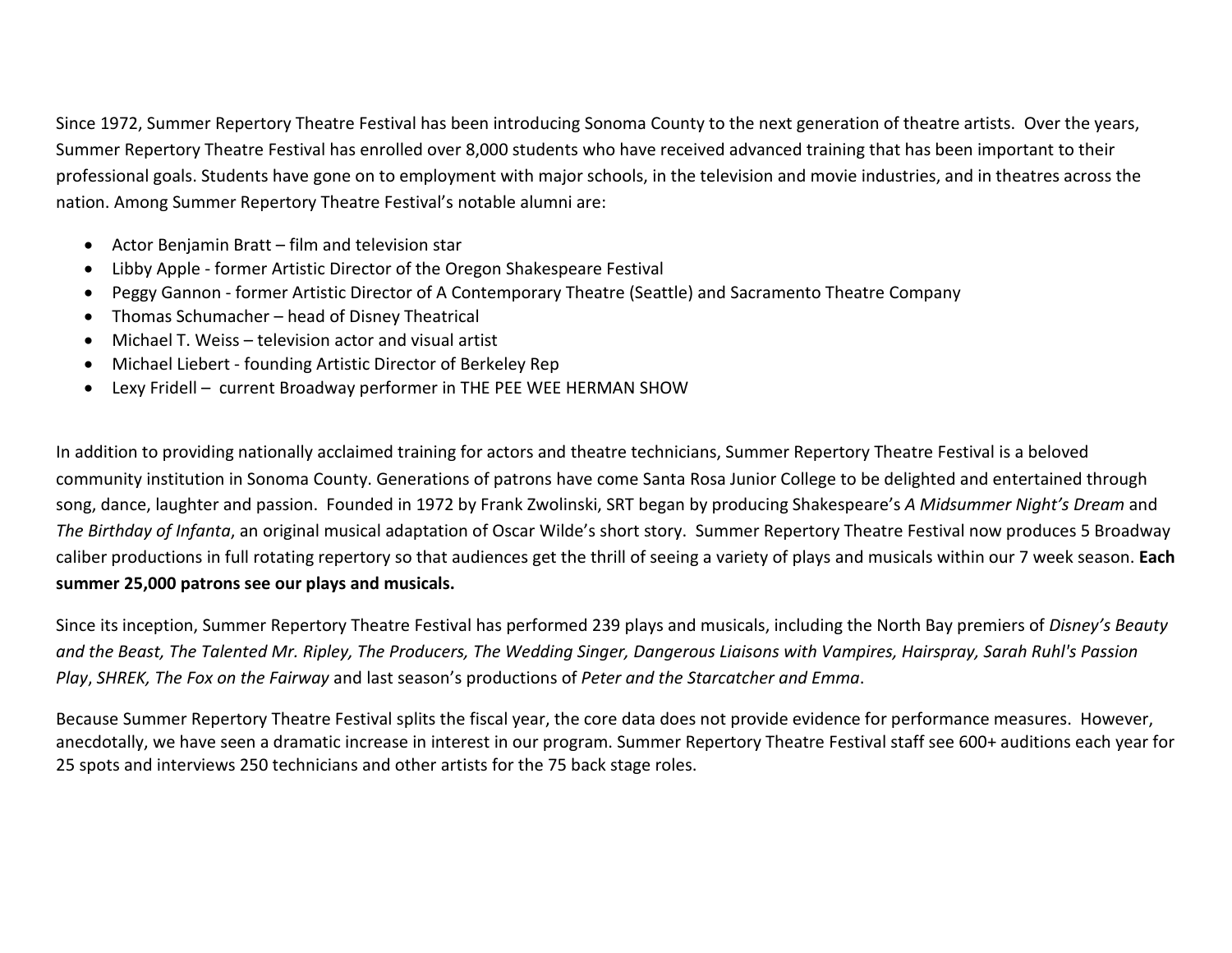Summer Repertory Theatre Festival is an experiential program in which advanced theatre students work alongside professionals in the world of Theatre. Our professional staff helps students succeed in meeting their educational goals by providing comprehensive instructional and student support. Summer Repertory Theatre Festival faculty and staff are current working professionals and not only provide instruction, but a network of professional connections for students when they enter the workforce. Students at Summer Repertory Theatre Festival are guided by faculty and staff, but ultimately they are responsible for the construction and performance of the season. Students learn by doing at SRT and therefore are better prepared to become the next generation of theatre artists.

#### **Student success:**

- 96% of Summer Repertory Theatre Festival students from the past 2 years are either currently attending a 4 year school or actively working in the industry.
- After attending SRT, students from the past 2 summers are currently working at:
	- ACT San Francisco
	- National tours of AMERICAN IDIOT, ADAMS FAMILY, HAIR, and many more.
	- Texas Shakespeare Festival
	- Utah Shakespeare Festival
	- Disney Land Theme parks
	- Berkshire Theatre Festival
	- American Musical Theatre of San Jose
	- Great Lakes Shakespeare Festival
	- Pacific Conservatory of Performing Arts
	- Cygnet Theatre in San Diego
	- Tennessee Williams Theatre in Key West
	- American Shakespeare Center in West Virginia
	- The Rogue Theatre of Tucson, AZ

#### **SRT Professional Staff:**

- Recent staff come to Summer Repertory Theatre Festival from:
	- Broadway productions of EVITA, ROCK OF AGES, and ELF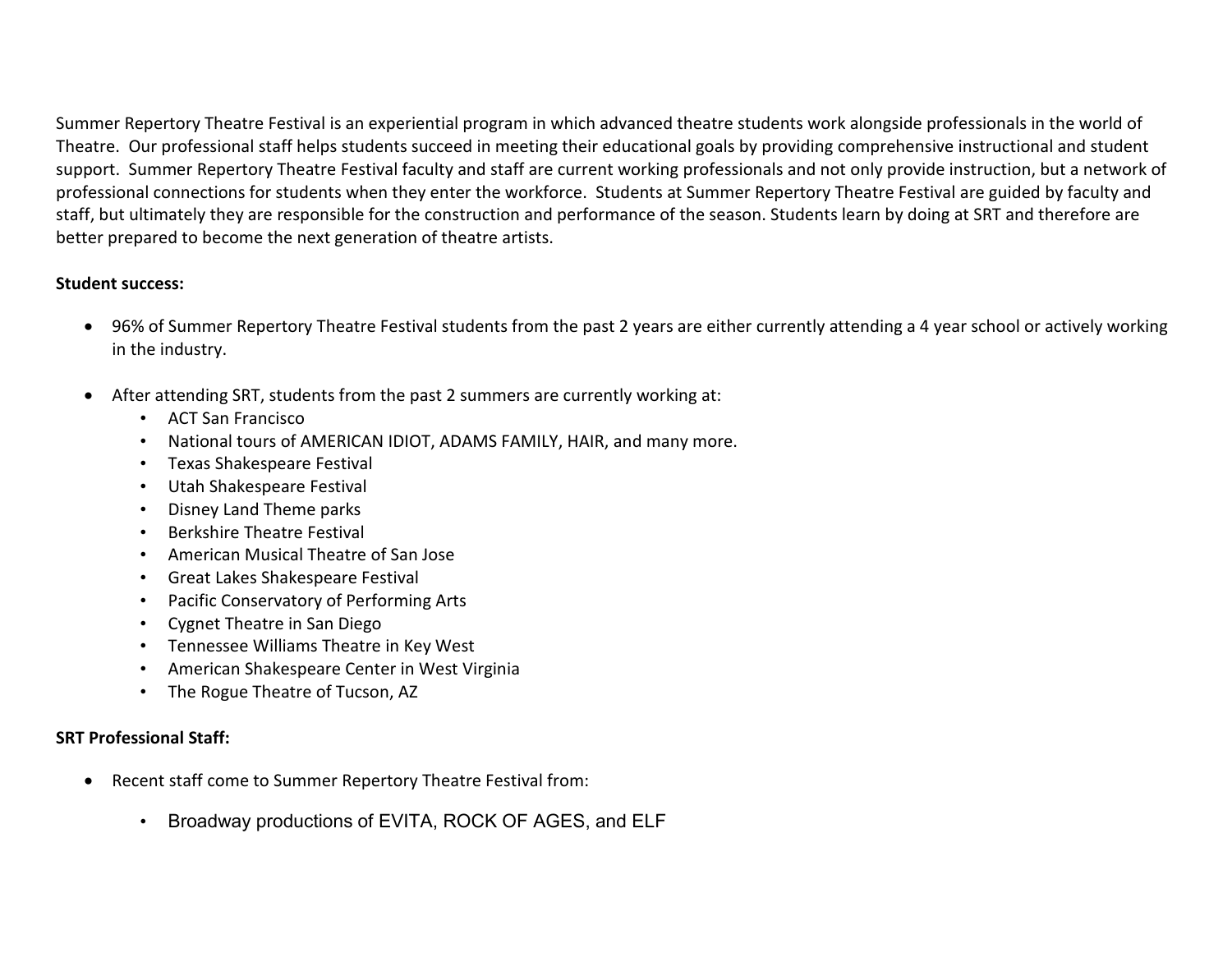- San Deigo Rep
- Old Globe
- Atlanta Opera
- Sarasota Opera
- Yale School of Drama
- Savannah College of Art and Design
- Fort Lewis College
- University of Virginia
- **SUNY Fredonia**
- Sacramento State
- CSU Northridge
- PCPA
- **New York University**
- Tulane University
- Brooklyn College
- University of Tennessee
- Sonoma State University
- California Lutheran

# 5.1 Effective Class Schedule: Course Offerings, Times, Locations, and Delivery Modes (annual)

#### $\overline{\phantom{a}}$ 5.2a Enrollment Efficiency

Summer Rep enrollment efficiency looks very low, but that is due to enrollment caps which were arbitrarily set. Since acceptance, the program is based on interview and/or audition, we batch enroll all students. The total number of students fluxuates each season - some seasons we need 32 actors, other seasons we only 22. This is completely dependent on the needs of the shows. Similarly, some shows require additional students for Hair and Makeup or more students in management roles. In order to make registration easier, we set enrollment caps at 30, which is a unrealistic number for each area. We attempted to fix this problem in spring 2014.

# 5.2b Average Class Size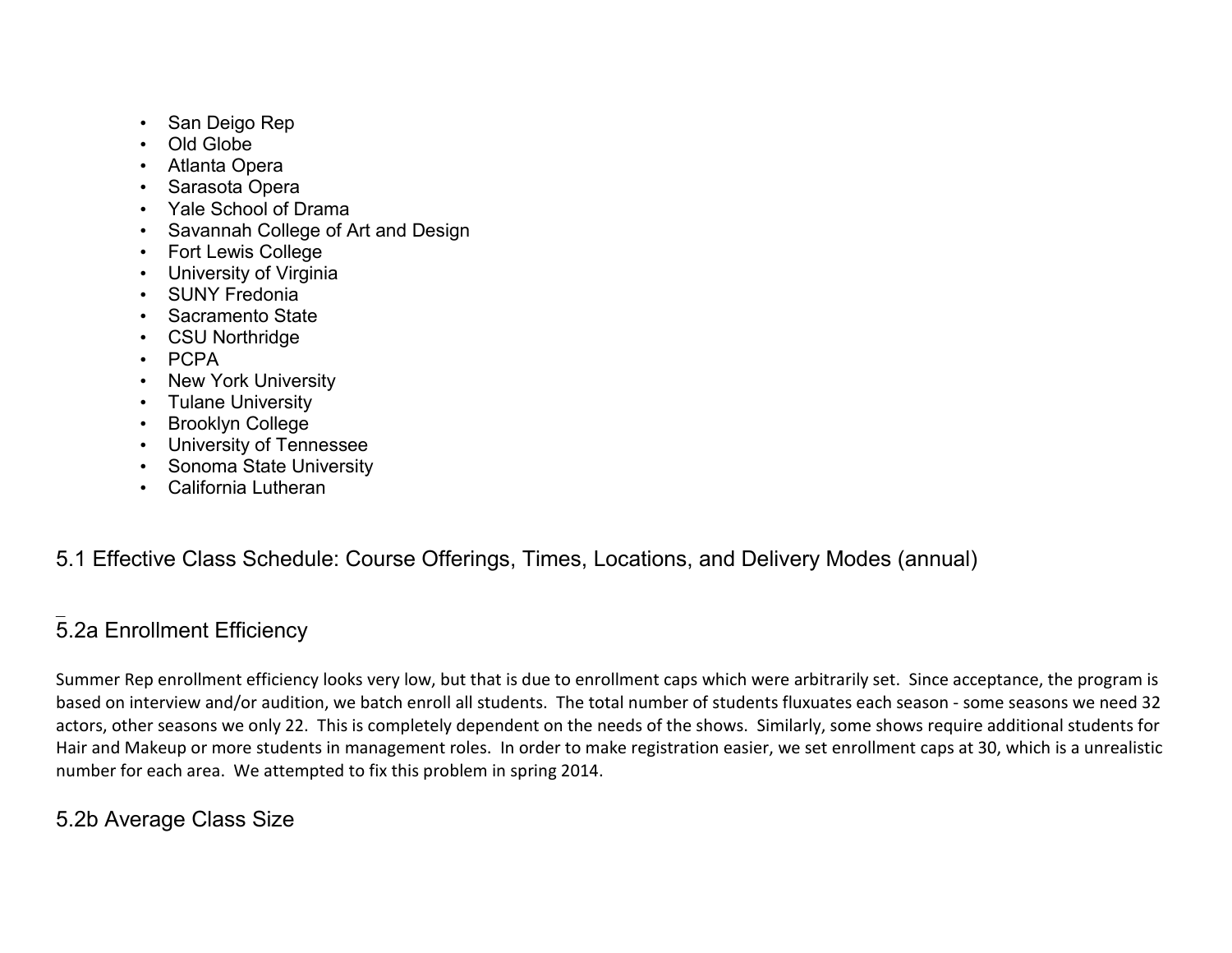Class sizes are also a bit arbitrary for Summer Rep, since there is so much overlap between areas, but our average is 27.

## 5.3 Instructional Productivity

In December of 2015, James Newman reported to Anna Szabados and Kris Abrahamson that there was an issue with FTES reporting for 2014 and 2015. It appears that only about half of our overall FTES have been reported. I have asked repeatedly for clarification and for the documentation to be corrected, but enrollement reports are still showing incorrect numbers. We never heard back from A&R about this issue. I am concerned becasue it appears that our FTES has declined dramatically, but this is not case. My hope is that it will be corrected, but I want to document this issue here in case it never is updated.

Here are some excepts of our communication regarding this issue:

12/7/15 From James Newman

#### Hello Kris and Anna,

I think there is an issue with our reported FTES as it appears on the datamining spreadsheet. I keep track of our FTES by looking at the "Enrollment Trends Showing FTES" spreadsheet via the datamining site. Our FTES appears to have dropped significantly from 2013 to 2014 and again in 2015. I thought this was odd, since we had around the same number of students, so I asked Anita to pull an enrollment report for me. I am not entirely sure how to read the FTES data (which column actually is the correct one), but I do not think that our FTES are accurately reported.

We have not changed our curriculum (yet!), so I am not sure what the issue is. This is what the "Enrollment Trends" spreadsheet says:

2013 – 162 students @ 6 units = **110.07 FTES** 2014 – 136 students @ 6 units = **52.59 FTES** 2015 – 153 students @ 6 units = **59.46 FTES**

The enrollment reports that Anita pulled have completely different figures. I will have to ask Anita to send me the 2013 one again (she must have removed it from file depot), but here is the link for 2014. <http://www2.santarosa.edu/f/?nBVYYLKL> As you can see, the total FTES is reported here as **89.94 rather than 52.59.** 

Anita – can you run enrollment reports for summer 2013 and summer 2015?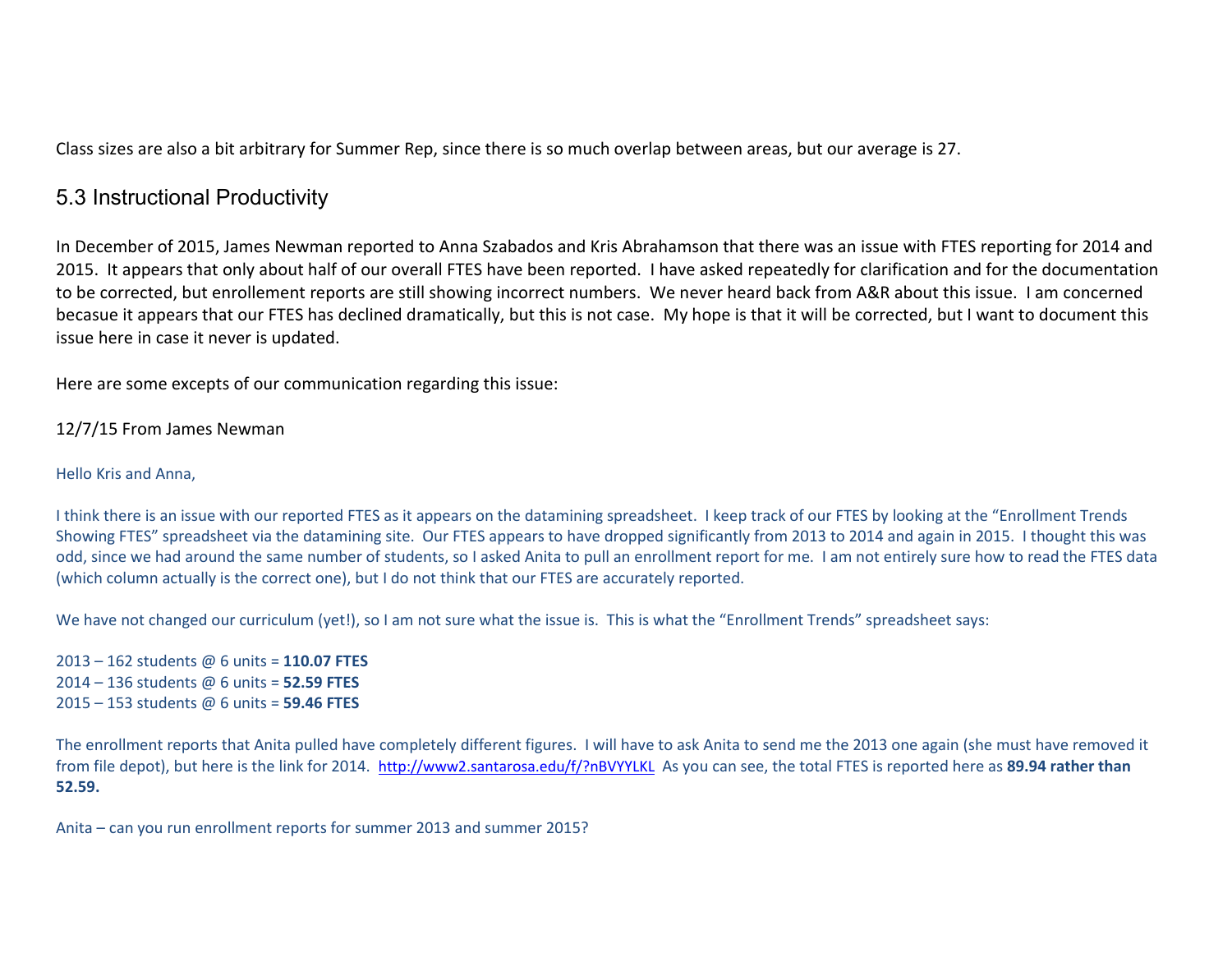Anna and Kris – am I reading this correctly? If is incorrect, what should we do about it?

Thanks!

James

1/27/16 From Kris Abrahamson

Hi James,

I talked with Cheri Winter, and from the scheduling perspective, she is not aware of any changes.

I am now asking Megan to pull enrollment reports to see how many sections were actually scheduled in a high vs. a low summer, unless you already have those from Anita.

Last bit of research, if you have copies of rosters, we can check transcripts in A& R to see how students were enrolled.

If this is an error, it is of the magnitude of \$230,000 in apportionment. So, worth the time to investigate.

-Kris

1/27/16 From Kris Abrahamson

Freyja and/or Vayta,

We have a concern with SRT FTES. Datamining shows a dramatic drop from Summer 2013 and Summer 2014. But, the enrollment reports appear accurate. Most students are required to enroll in two sections, and full-time students are enrolled 10.5 hours per day, six days a week, eleven weeks.

This drop could result in a loss of apportionment for over \$200,000.

Could you check your records and see what FTES you included FTES claim to the state for summer 2013 compared to 2014 and 2015?

-Kris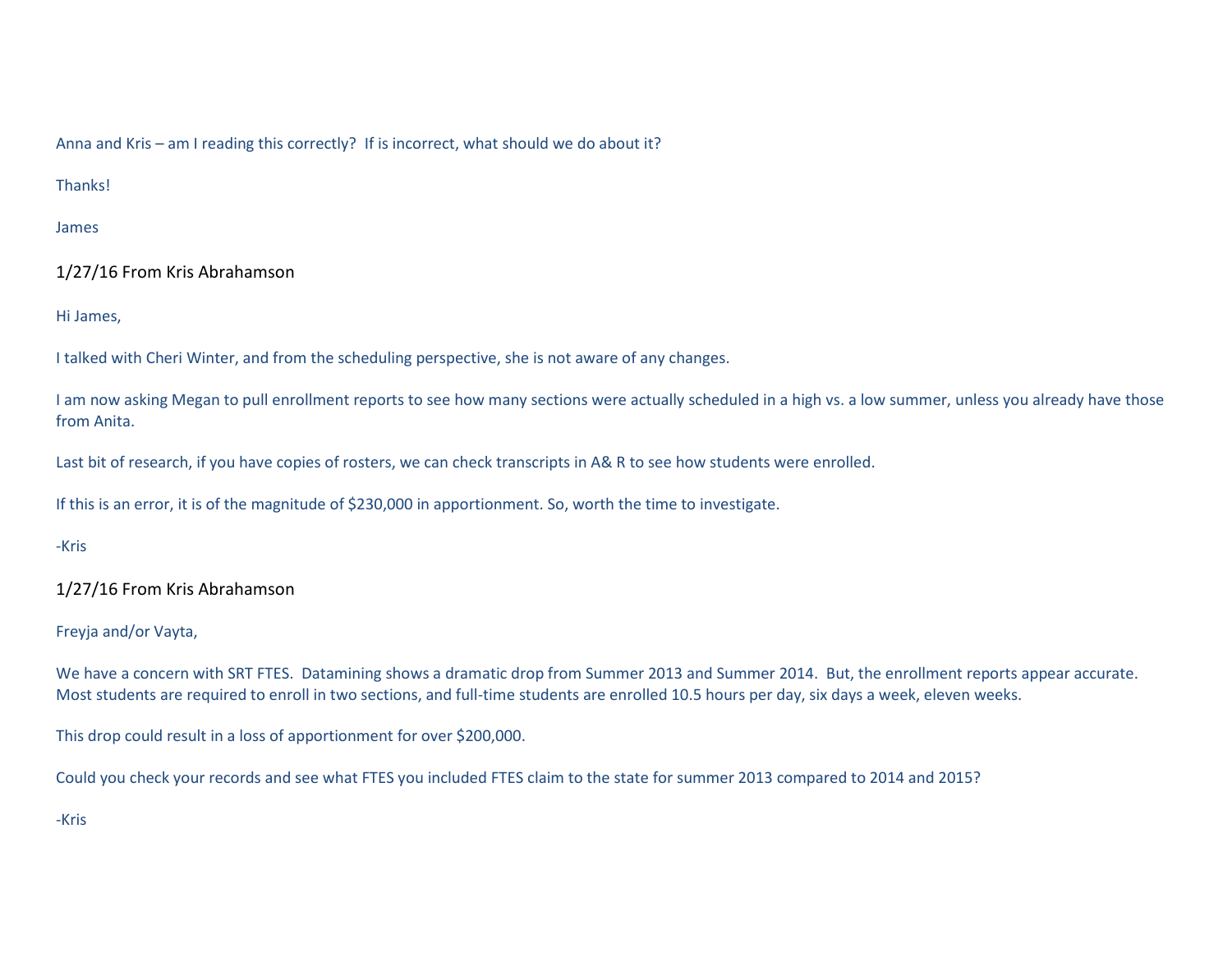2/3/16 From Anna Szabados

Dear Freyja and Vajta,

Unfortunately we cannot get funding for the additional Summer Rep FTEs. But we still need to clean up the institutional records. Would you please help us finding the problem area. The numbers for 2014 and 2015 show about half the FTE of the previous years, while the Rep had the same number of shows with pretty much the same number of students. Your input and help is much appreciated. Anna

## 5.4 Curriculum Currency

All course outlines are current as of Spring 2016.

## 5.5 Successful Program Completion

Please see 5.6 Student Success

## 5.6 Student Success

Successful completion is evidenced by their ongoing work in the entertainment industry.

#### **Student success:**

- 96% of Summer Repertory Theatre Festival students from the past 2 years are either currently attending a 4 year school or actively working in the industry.
- After attending SRT, students from the past 2 summers are currently working at:
	- ACT San Francisco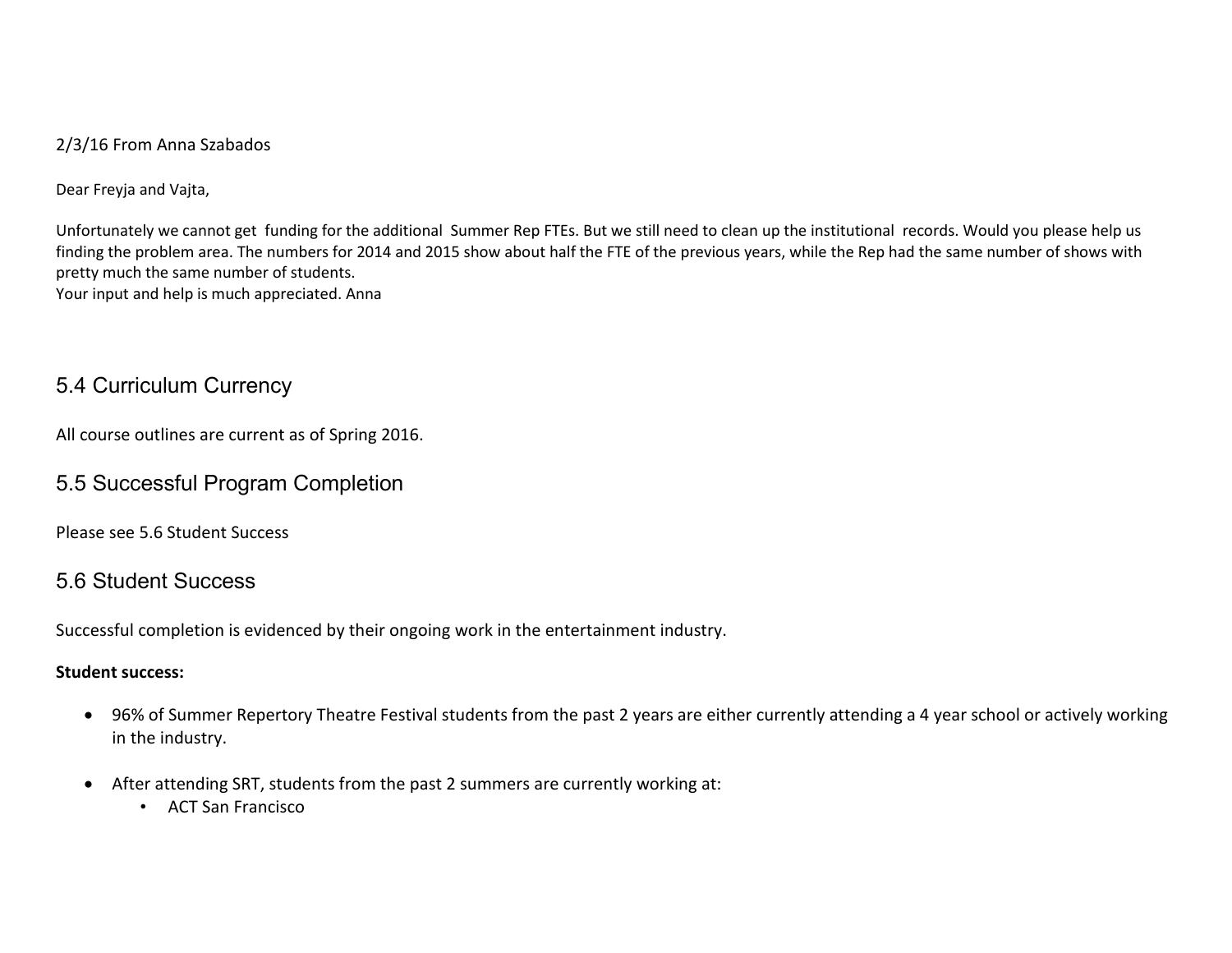- National tours of AMERICAN IDIOT, ADAMS FAMILY, HAIR, and many more.
- Texas Shakespeare Festival
- Utah Shakespeare Festival
- Disney Land Theme parks
- Berkshire Theatre Festival
- American Musical Theatre of San Jose
- Great Lakes Shakespeare Festival
- Pacific Conservatory of Performing Arts
- Cygnet Theatre in San Diego
- Tennessee Williams Theatre in Key West
- American Shakespeare Center in West Virginia
- The Rogue Theatre of Tucson, AZ
- Retention rates for SRT students (if you separate from the THAR sections) is close to 100% compared to the 72.6% district average.
- Successful course completion rates for SRT students (if you separate from the THAR sections) is close to 100% compared to 72.04% district average.

# 5.7 Student Access

# **Theatre Arts Department**

Extracted from the Theatre Mission Statement on our website:

"We have a long-standing commitment to provide programs of cultural enrichment for the student and the community. We are committed to providing a diverse multicultural theatre experience."

"We foster a profound awareness of cultural diversity, a deep commitment to individual education, self-worth, and training".

The current student diversity data for Theatre Arts is: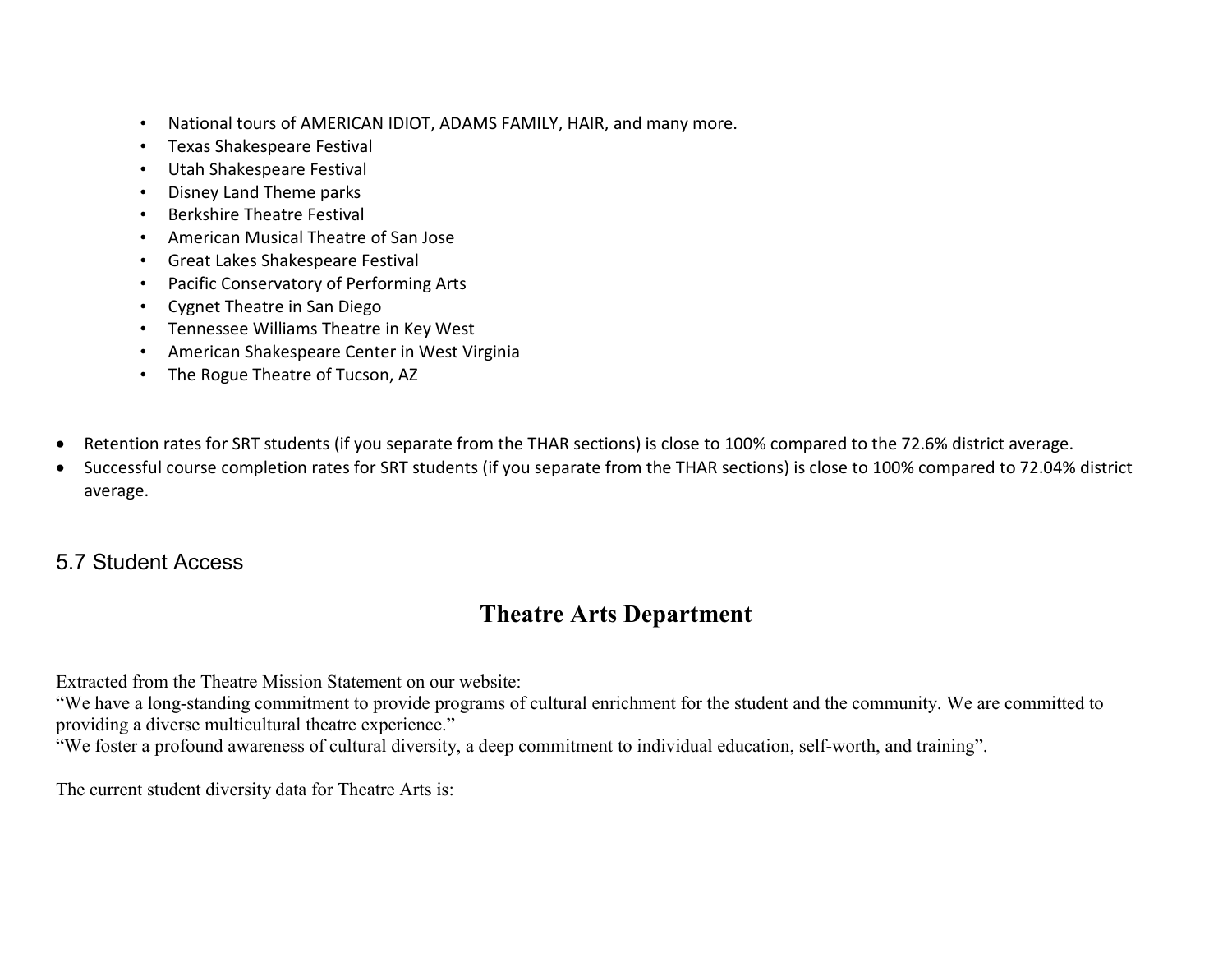|                  | 2010/11 | 2011/12 | 2012/13 | 2013/14    | 14/15   |
|------------------|---------|---------|---------|------------|---------|
| Female           | 55.5%   | 56.9%   | 61.2%   | 60.6%      | 58.5%   |
| Male             | 42.2%   | 40.1%   | 36.9%   | 36.2%      | 40.9%   |
| Unknown          | 2.3%    | 2.6%    | 1.9%    | 3.1%       | $0.6\%$ |
| Age              |         |         |         |            |         |
| over 30          | 12.9%   | 12.5%   | 10.9%   | 9.8%       | 11.5%   |
| White            | 68.8%   | 71.7%   | 67.3%   | 68.3%      | 69.4%   |
| Asian            | $1.3\%$ | $0.8\%$ | $1.4\%$ | 1.8%       | $1.6\%$ |
| <b>Black</b>     | 2.5%    | 4.6%    | 2.7%    | $0.9\%$    | $0.8\%$ |
| Hispanic         | $7.7\%$ | 7.2%    | 9.8%    | $17.0\%$ * | 20.9%   |
| Native American  | $0.5\%$ | $0.3\%$ | $0.1\%$ | $0.4\%$    | $0.3\%$ |
| Pacific Islander | $0.2\%$ | 0.2%    | $0.3\%$ | $0.3\%$    | $0.0\%$ |
| Filipino         | $1.2\%$ | 0.5%    | $0.8\%$ | $0.7\%$    | $0.2\%$ |
| Other Non-White  | $0.0\%$ | $0.0\%$ | $0.0\%$ | 7.1%       | $6.4\%$ |
| Decline to State | 17.7%   | 16.3%   | 17.8%   | 3.6%       | 0.5%    |

\* The number of Hispanic students has increased significantly this year, as it has District-wide

# 5.8 Curriculum Offered Within Reasonable Time Frame

Not Applicable

# 5.9a Curriculum Responsiveness

Not Aplicable

5.9b Alignment with High Schools (Tech-Prep ONLY)

 $\overline{\phantom{a}}$ 5.10 Alignment with Transfer Institutions (Transfer Majors ONLY)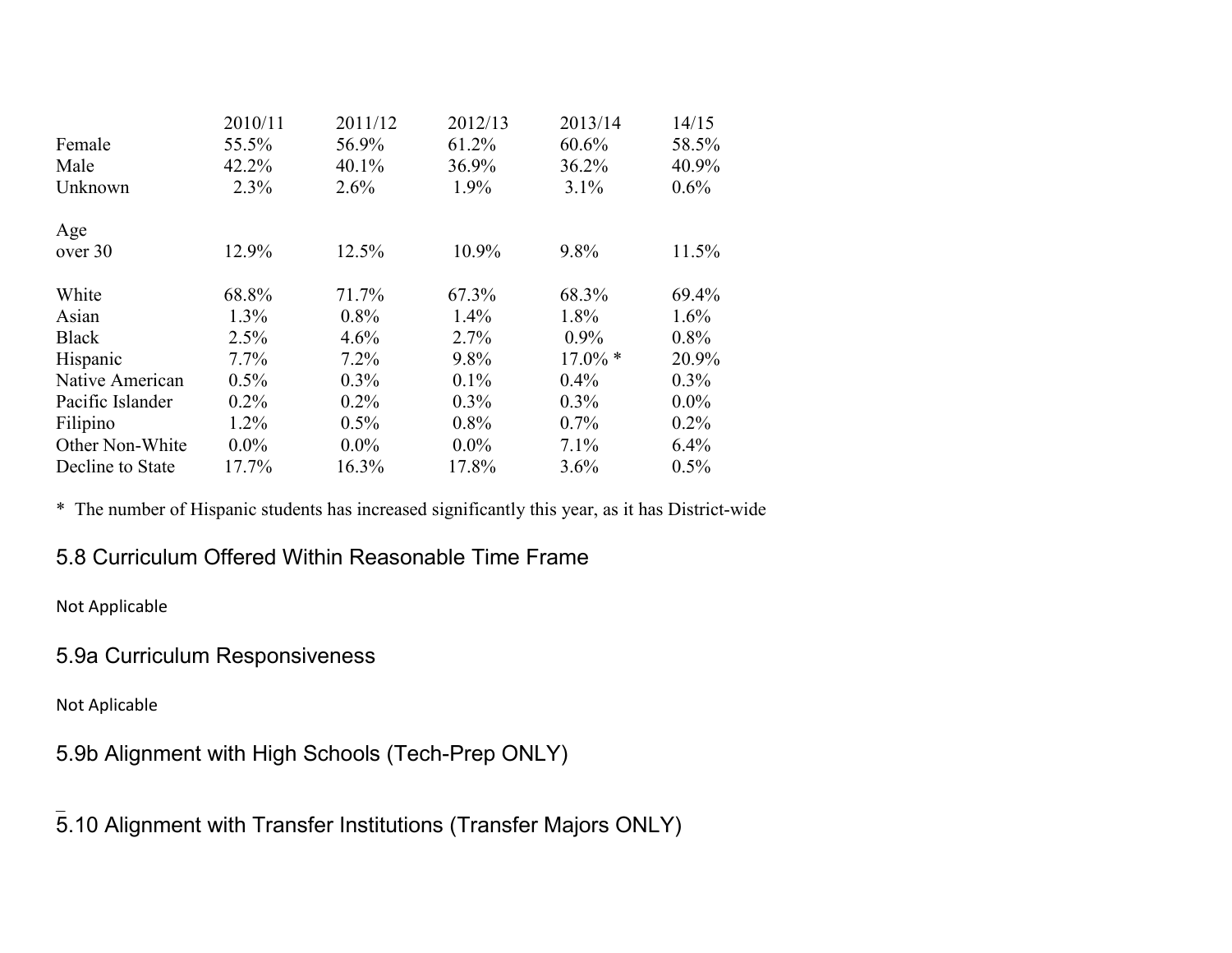#### $\overline{\phantom{a}}$ 5.11a Labor Market Demand (Occupational Programs ONLY)

# **Theatre Arts Department**

#### US Labor Market Data

- Set and exhibit designers' median hourly wage \$22.00. Expected employment growth is 9.7%.
- Actors median hourly wage is \$28.00. Expected employment growth is 4.8%.
- Producers and directors median salary is \$60,550.00 per year. Expected employment growth is 5.7%.
- Makeup/theatrical performance artists median salary is \$58,000.00. Expected employment growth is 12.5%.

#### Current California Labor Market Data

- Art, Drama, Entertainment and Media occupation growth rate 11.3%;
- Agents and business manager of artists 24.1%;
- Makeup artists/theatrical performance 8.3% Actors 11.7%

## 5.11b Academic Standards

# **Theatre Arts Department**

The Theatre Arts program regularly discusses academic standards in Department Meetings, Design Conferences and Play Selection Committees. We maintain academic excellence by engaging with working professionals in the field, accessing courses for curricular updates, creating program and individual course SLOs and producing relevant and topical plays for our student and the general public.

# 6.1 Progress and Accomplishments Since Last Program/Unit Review

| Kank | Location | CD<br>Эľ | Goal | Ohie<br>ective | <b>TELE</b><br>Frame<br><sub>1</sub> me | s to Date<br>Progres. |
|------|----------|----------|------|----------------|-----------------------------------------|-----------------------|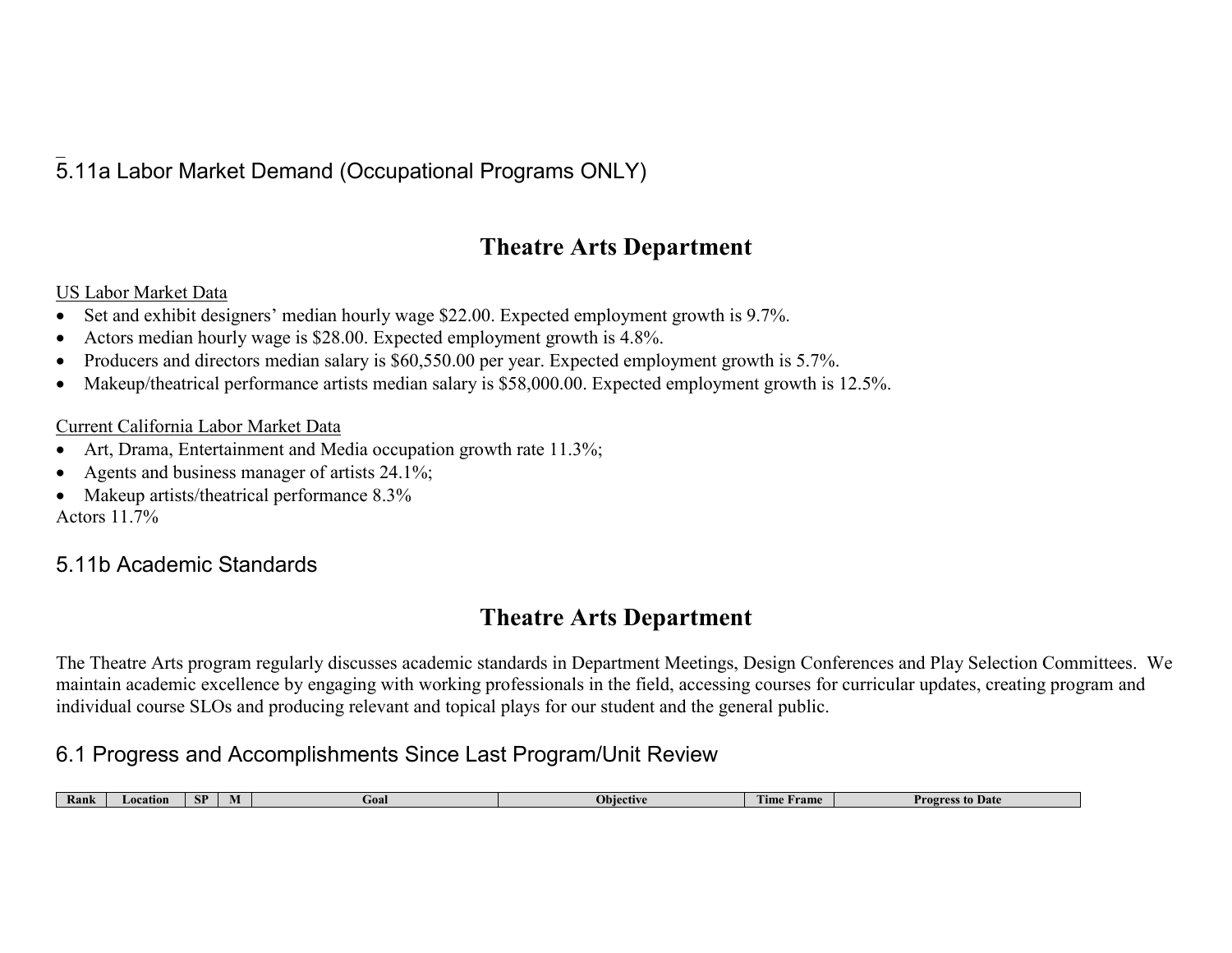| 0000 | Santa Rosa | 02 | ብ< | a continue to provide outstanding thetrical<br>ח ו | To provide opportunities for students to    | Update of theatre venue |
|------|------------|----|----|----------------------------------------------------|---------------------------------------------|-------------------------|
|      |            |    |    | r the community<br>experiences fo                  | participate in professional quality theatre |                         |
|      |            |    |    |                                                    | works.                                      |                         |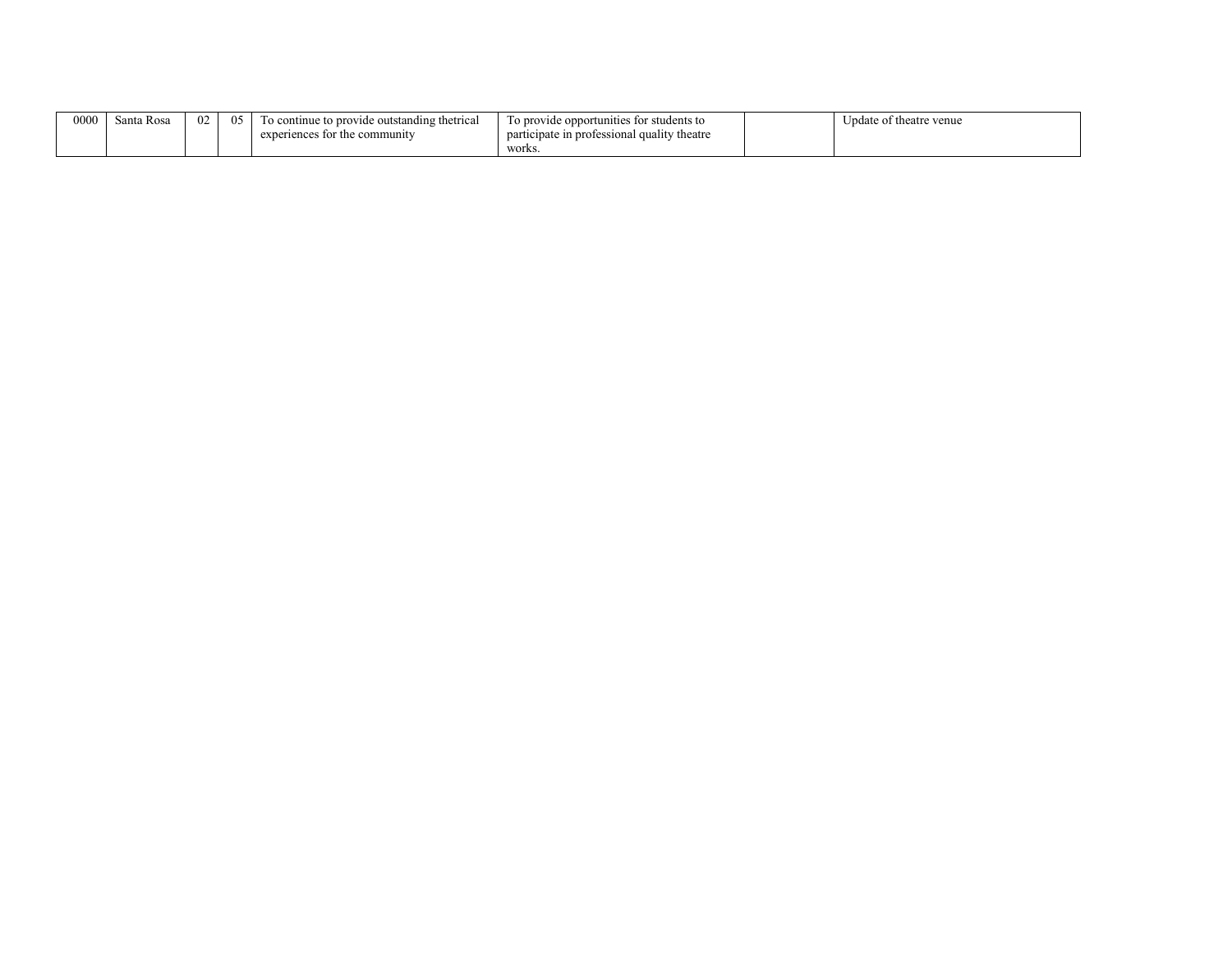## 6.2b PRPP Editor Feedback - Optional

## **UPDATE 2019**

On February 28, 2019, Vice President of Academic Affairs, Jane Saldana-Talley granted Theatre Arts and Summer Repertory Theatre permission to postpone the full update of the PRPP until spring 2020. The reasoning is that until both programs are settled in the remodeled Burbank, anything that is reported while Theatre Arts and SRT are in swing space will not accurately reflect the status of these two programs. SRT is back from the 208 hiatus with a full program for summer 2019 utilizing a swing space tent/pavillion and Newman Auditorium. The SRJC Foundation designated SRT as the subject of the President's Circle fundraising effort. Nearly \$100,000 was raised as way to help us limp through this season.

-Kerry Loewen, Dean of Arts & Humanties June 3, 2019

SRT is a community treasure that we are fortunate enough to host at SRJC. Each year they provide outstanding educational opportunities for their students while also producing topquality theatrical productions for Sonoma County. Special commendation to Director James Newman is in order for the outstanding job he does, and continues to do.

This past year was the most painful year in SRT's history. Lack of available swing space forced the program into its first ever hiatus. This was followed by 38% "discretionary" budget cuts to the Arts & Humanities cluster resulting in a \$107,727 cut to the professional experts category. This is not sustainable and if permanent will result in the demise of SRT. This experts help generate over 100 FTES every summer.

SRT has the same interest as Theatre Arts in seeing the Box Office Technician position permanently filled, as this person serves both programs.